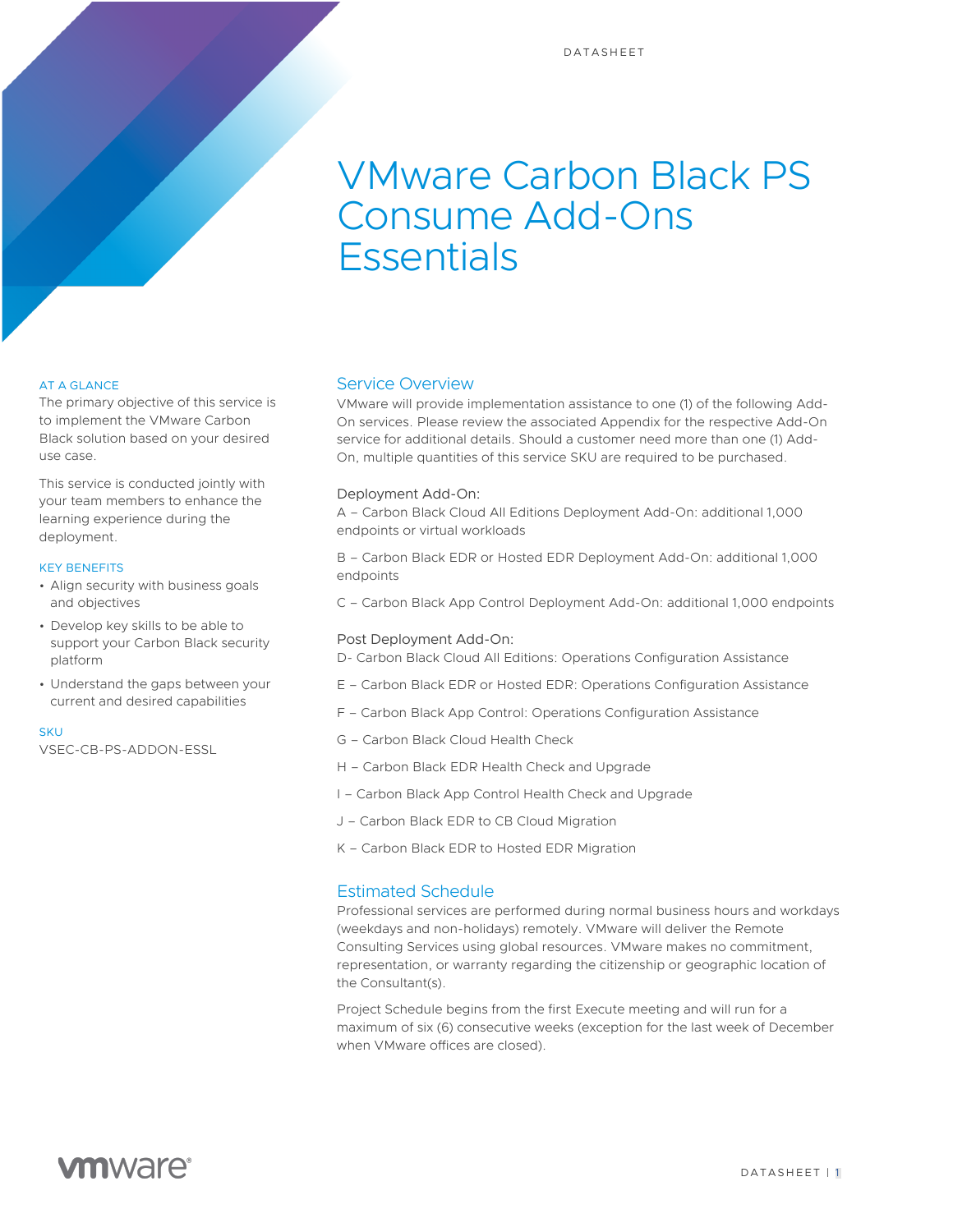### Completion Criteria

The project is deemed complete upon ONE of the following criteria – whichever comes first:

- 1. Completion of all service deliverables in the Deliverables section.
- 2. After six (6) consecutive weeks additions to the base Deployment package (Appendix A, B, C Service Overview).

After six (6) consecutive weeks from date the project is moved to Phase 2 Execute (Appendix D, E, F, G, H, I, J, K Deliverable 2.1).

- 3. After 12 months from purchase date.
- 4. If the services were purchased using PSO credits the services expire the same time the credits expire unless a credit extension is requested. Work with your Account Executive to determine a plan for all remaining credits on the account and request an extension*.*

### Out of Scope

The following are the out-of-scope items for this project.

#### General

- Installation and configuration of custom or third-party applications and operating systems on deployed virtual machines.
- Operating system administration including the operating system itself or any operating system features or components.
- Management of change to virtual machines, operating systems, custom or third-party applications, databases, and administration of general network changes within Customer control.
- Remediation work associated with any problems resulting from the content, completeness, accuracy, and consistency of any data, materials, or information supplied by Customer.
- Installation or configuration of VMware products not included in the scope of this document.
- Installation and configuration of third-party software or other technical services that are not applicable to VMware components.
- Configuration of VMware products used for the service other than those implemented for the mutually agreed to use cases.
- Customer solution training other than the defined knowledge transfer session.

#### Carbon Black PS Consume Add-On Essentials

- Remediation/removal of unauthorized, malicious, or unwanted files.
- Investigation and analysis of potential malware and threats.
- Configuring more than one administration console.
- Building of custom scripts or feeds.
- Performing custom threat feed configuration.
- Customer solution training other than the defined in scope services.
- Developing custom documentation.
- Troubleshooting integration or infrastructure issues when deemed to be non-Company product issues.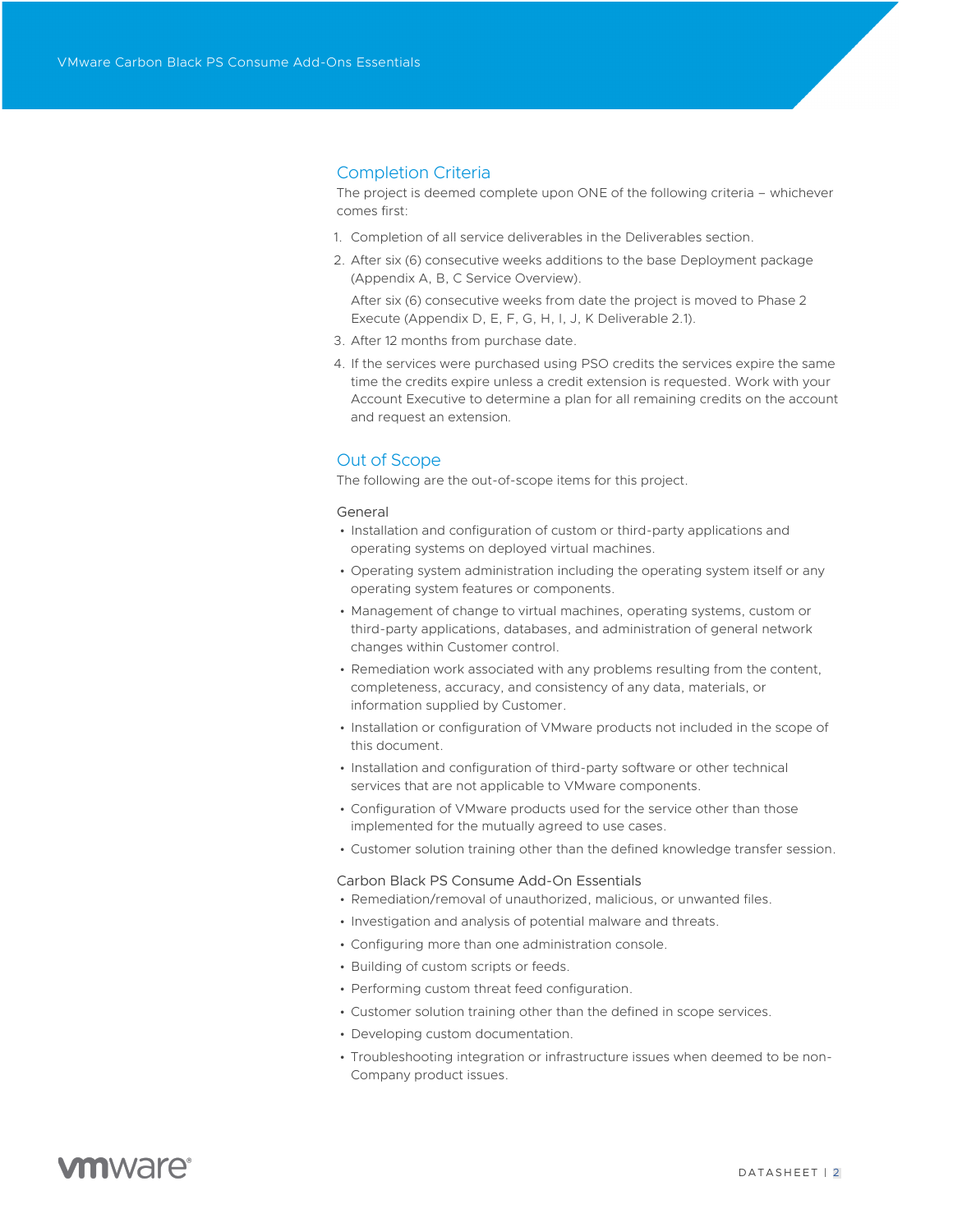# Appendix A - Carbon Black Cloud All Editions Deployment Add-On

### Service Overview

VMware will provide implementation services to the Carbon Black Cloud Endpoint and/or Workload deployment for up to an additional 1,000 endpoints or virtual machines as an extension to one of the following product deployment packages.

- Carbon Black Cloud Deployment Essentials (VSEC-CBC-PS-DP-ESSL)
- Carbon Black Cloud Deployment Standard (VSEC-CBC-PS-DP-STD)

### Responsibilities

All supplier and Customer responsibilities are listed in the Deliverables section. The ownership is defined as follows:

- VMware: VMware is responsible for delivery, with minimal assistance from Customer's project team.
- Joint: VMware and Customer's project team are jointly responsible for delivery.
- Customer: Customer is responsible for delivery, with minimal assistance from VMware.

### Deliverables

| ID                   | <b>DESCRIPTION</b>                                                       | <b>TOOL/DELIVERABLE</b>                               | <b>PRIMARY</b><br><b>OWNER</b> | <b>COMMENTS</b>                                                                  |  |  |
|----------------------|--------------------------------------------------------------------------|-------------------------------------------------------|--------------------------------|----------------------------------------------------------------------------------|--|--|
| <b>PHASE 1: PLAN</b> |                                                                          |                                                       |                                |                                                                                  |  |  |
| 1.1                  | Review key<br><b>SUCCESS</b><br>criteria for<br>Customer's<br>deployment |                                                       | Joint                          | Included as part of<br>the base<br>deployment kick off<br>(Service Overview)     |  |  |
| 1.2                  | Review<br>Datasheet                                                      |                                                       | <b>CUSTOMER</b>                | Understand service<br>assumptions,<br>scope, and<br>completion criteria          |  |  |
| PHASE 2: EXECUTE     |                                                                          |                                                       |                                |                                                                                  |  |  |
| 2.1                  | Configuration<br>Assistance                                              | Create up to fifteen<br>(15) policies and/or<br>rules | Joint                          | Assist analyzing<br>event data, define<br>reputation rules,<br>behavioral rules, |  |  |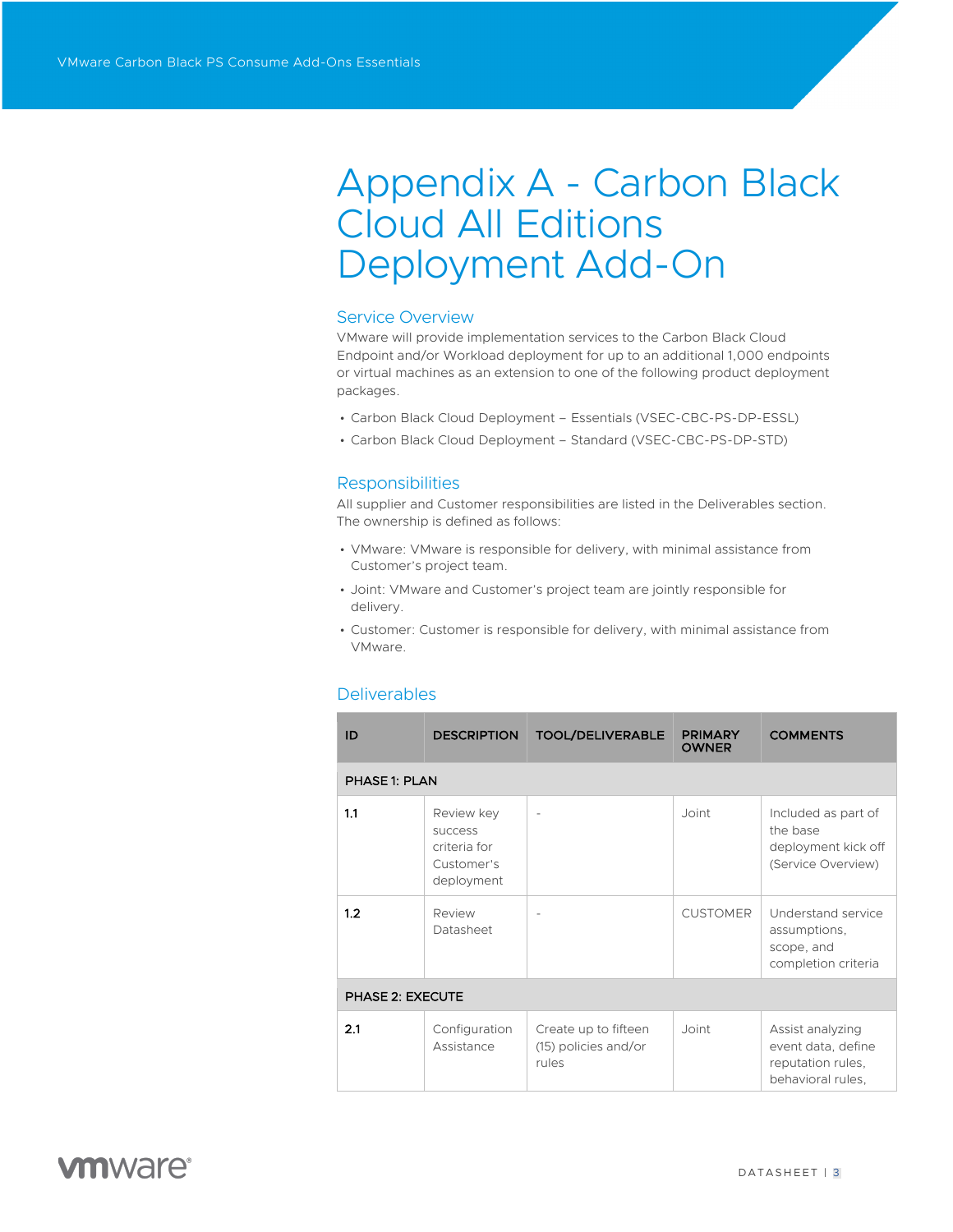|                |                                           |                                                                            |               | and permission<br>rules                          |
|----------------|-------------------------------------------|----------------------------------------------------------------------------|---------------|--------------------------------------------------|
| 2.2            | Alerts and<br>Unexpected<br><b>Blocks</b> | Review and triage up<br>to fifteen (15) alerts<br>and unexpected<br>blocks | Joint         | Assist with alert<br>notifications and<br>triage |
| Phase 3: Close |                                           |                                                                            |               |                                                  |
| 3.1            | Customer<br>Support<br>Transition         | Project closure email                                                      | <b>VMware</b> | Transition to<br>support                         |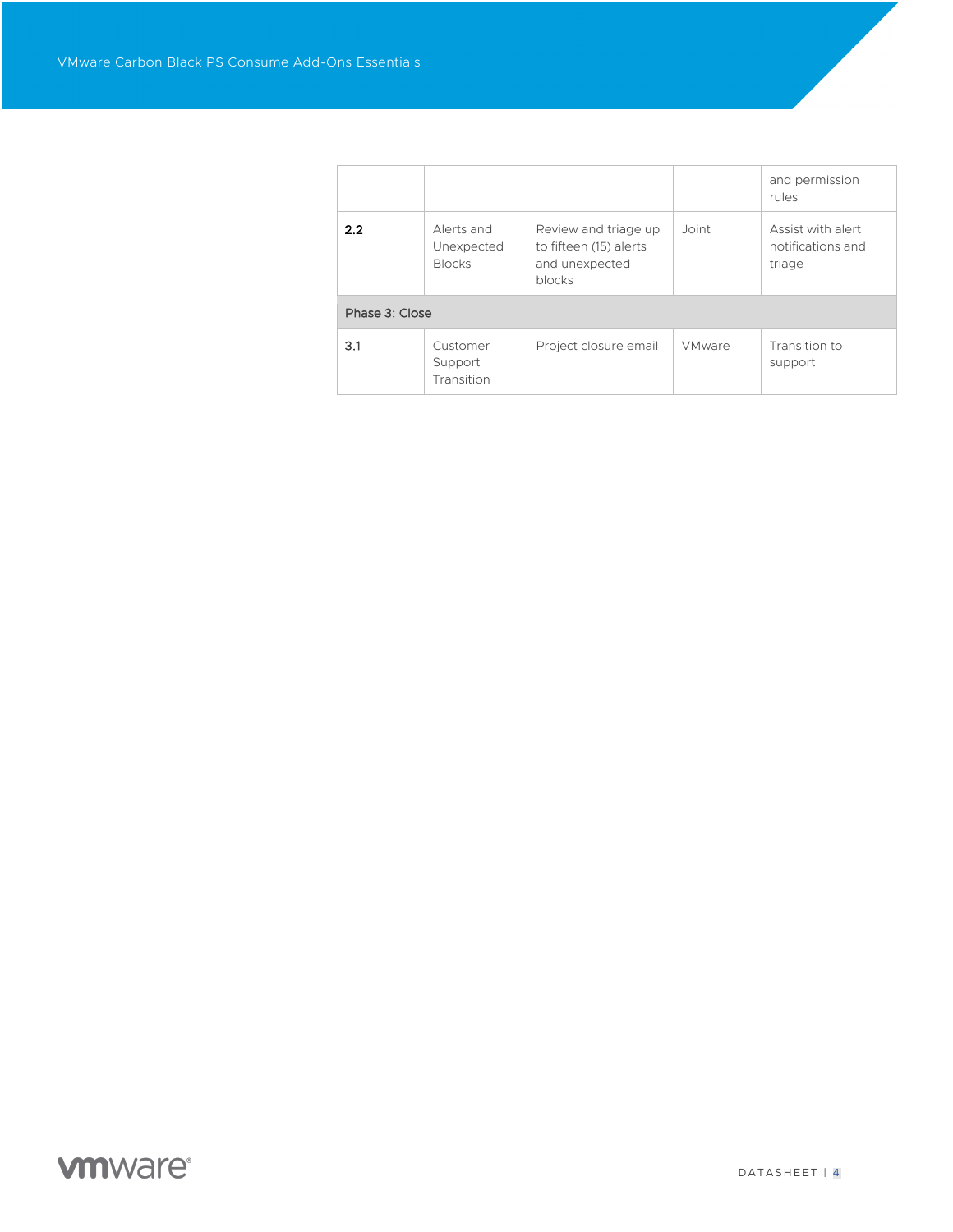# Appendix B - Carbon Black EDR or Hosted EDR Deployment Add-On

### Service Overview

VMware will provide implementation services to the Carbon Black EDR or Hosted EDR deployment for up to an additional 1,000 endpoints as an extension to the Carbon Black EDR, Hosted EDR or App Control Deployment – Standard (VSEC-EDRAPC-PS-DP-STD) package.

### **Responsibilities**

All supplier and Customer responsibilities are listed in the Deliverables section. The ownership is defined as follows:

- VMware: VMware is responsible for delivery, with minimal assistance from Customer's project team.
- Joint: VMware and Customer's project team are jointly responsible for delivery.
- CUSTOMER: Customer is responsible for delivery, with minimal assistance from VMware.

| ID  | <b>DESCRIPTION</b>                                             | <b>TOOL/DELIVERABLE</b>                                         | <b>PRIMARY</b><br><b>OWNER</b> | <b>COMMENTS</b>                                                                                                                                     |
|-----|----------------------------------------------------------------|-----------------------------------------------------------------|--------------------------------|-----------------------------------------------------------------------------------------------------------------------------------------------------|
|     | PHASE 1: PLAN                                                  |                                                                 |                                |                                                                                                                                                     |
| 1.1 | Review key success<br>criteria for<br>Customer's<br>deployment | $\qquad \qquad -$                                               | Joint                          | Included as part of<br>the base<br>deployment kick off<br>(Service Overview)                                                                        |
| 1.2 | Review Datasheet                                               | $\overline{a}$                                                  | <b>CUSTOMER</b>                | Understand service<br>assumptions, scope,<br>and completion<br>criteria                                                                             |
|     | <b>PHASE 2: EXECUTE</b>                                        |                                                                 |                                |                                                                                                                                                     |
| 2.1 | Configuration<br>Assistance                                    | Create up to fifteen<br>(15) watchlists and/or<br>sensor groups | Joint                          | Conduct knowledge<br>transfer workshops<br>of the following<br>topics: threat<br>hunting, threat<br>intelligence feeds,<br>watchlist tuning,<br>Q&A |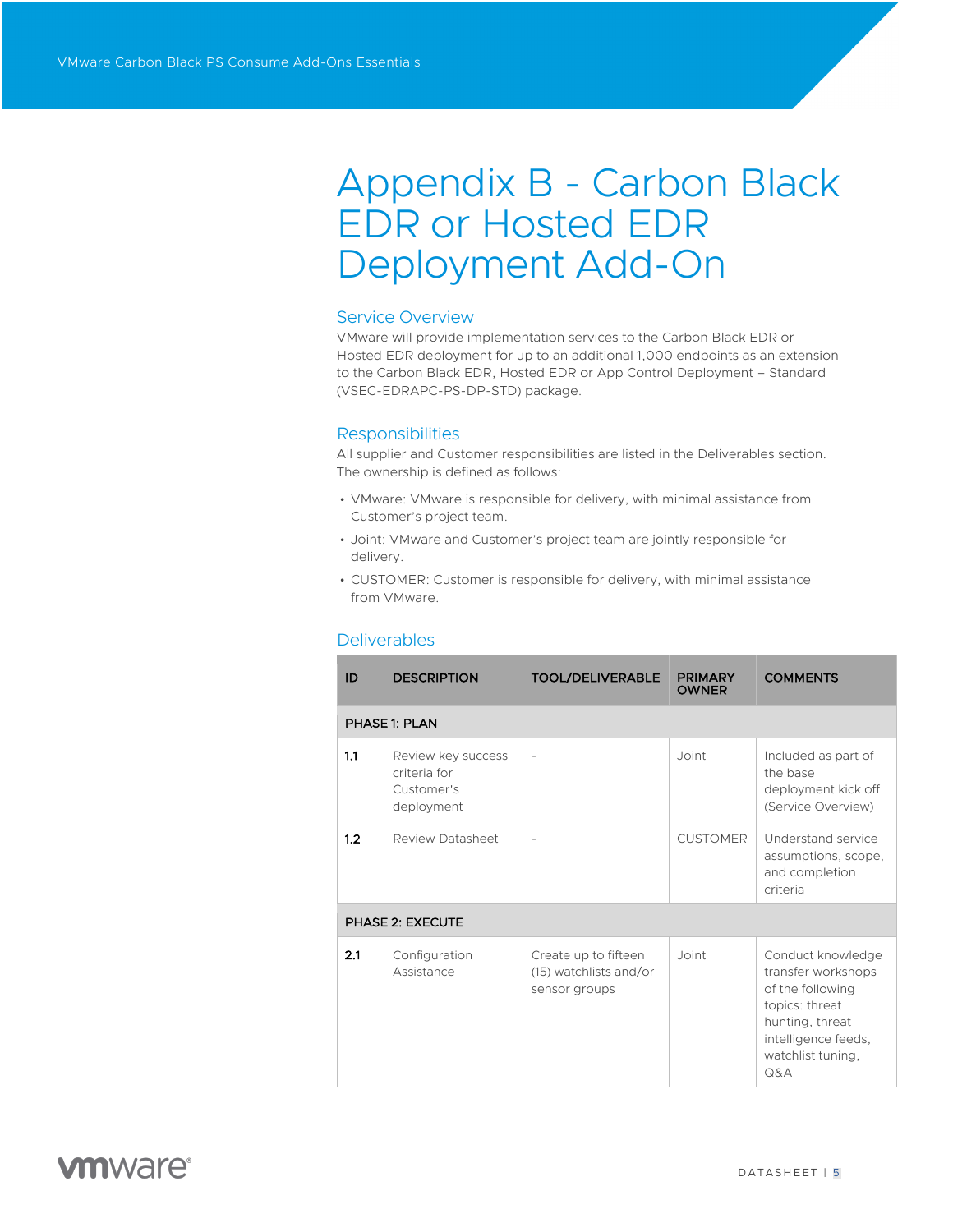| 2.2 | Alerts and<br>Unexpected Blocks       | Review and triage up<br>to fifteen (15) alerts<br>and watchlists hits | Joint         | Assist with alert<br>notifications and<br>triage |  |  |
|-----|---------------------------------------|-----------------------------------------------------------------------|---------------|--------------------------------------------------|--|--|
|     | Phase 3: Close                        |                                                                       |               |                                                  |  |  |
| 3.1 | <b>Customer Support</b><br>Transition | Project closure email                                                 | <b>VMware</b> | Transition to support                            |  |  |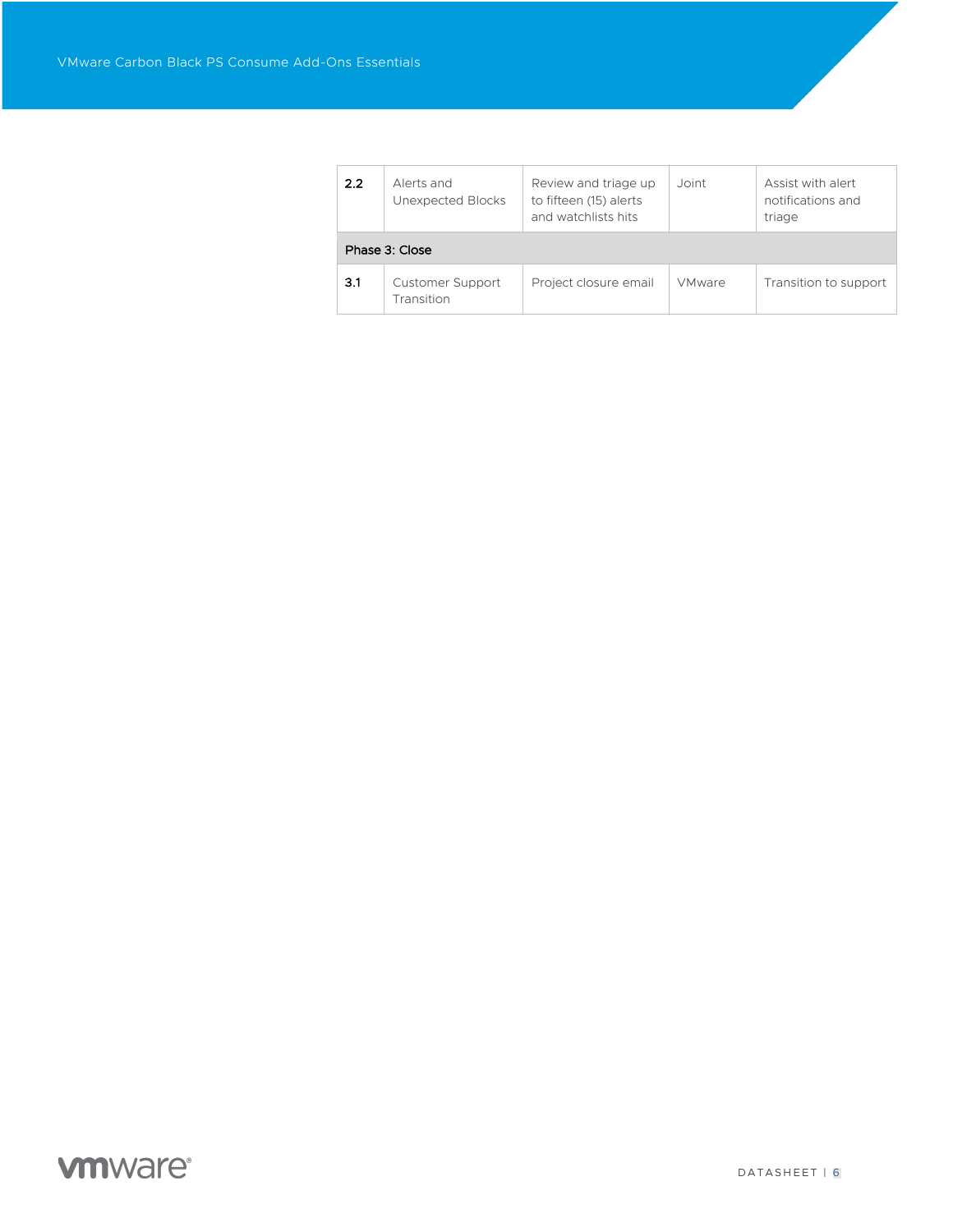# Appendix C - Carbon Black App Control Deployment Add-On

### Service Overview

VMware will provide implementation services to the Carbon Black App Control deployment for up to an additional 1,000 endpoints to the Carbon Black EDR, Hosted EDR or App Control Deployment – Standard (VSEC-EDRAPC-PS-DP-STD) package.

### **Responsibilities**

All supplier and Customer responsibilities are listed in the Deliverables section. The ownership is defined as follows:

- VMware: VMware is responsible for delivery, with minimal assistance from Customer's project team.
- Joint: VMware and Customer's project team are jointly responsible for delivery.
- CUSTOMER: Customer is responsible for delivery, with minimal assistance from VMware.

| ID               | <b>DESCRIPTION</b>                                             | <b>TOOL/DELIVERABLE</b>                                             | <b>PRIMARY</b><br><b>OWNER</b> | <b>COMMENTS</b>                                                                                                                                                           |
|------------------|----------------------------------------------------------------|---------------------------------------------------------------------|--------------------------------|---------------------------------------------------------------------------------------------------------------------------------------------------------------------------|
| Phase 1: Plan    |                                                                |                                                                     |                                |                                                                                                                                                                           |
| 1.1              | Review key<br>success criteria<br>for Customer's<br>deployment | ÷                                                                   | Joint                          | Included as part of<br>the base<br>deployment kick off<br>(Service Overview)                                                                                              |
| 1.2              | Review<br>Datasheet                                            |                                                                     | <b>CUSTOMER</b>                | <b>Understand service</b><br>assumptions.<br>scope, and<br>completion criteria                                                                                            |
| Phase 2: Execute |                                                                |                                                                     |                                |                                                                                                                                                                           |
| 2.1              | Configuration<br>Assistance                                    | Create up to fifteen<br>(15) high enforcement<br>trusted strategies | Joint                          | Conduct knowledge<br>transfer workshops<br>of the following<br>topics: upgrading<br>agents, mail<br>configuration,<br>deployment<br>troubleshooting,<br>integrations with |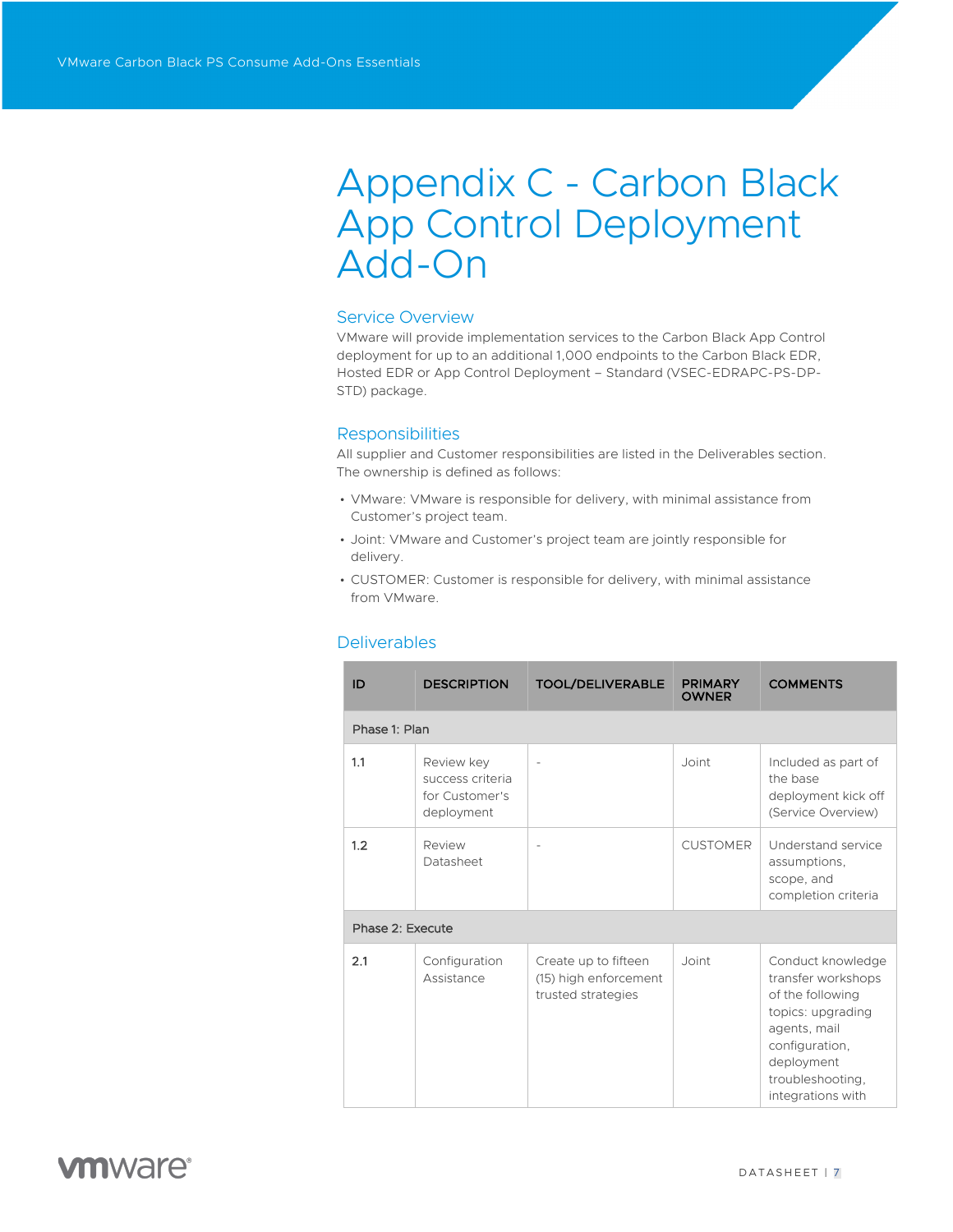|                |                                           |                                                              |               | supported systems,<br><b>REST API</b><br>configuration, API<br>best practices, non-<br>persist VDI<br>configuration, and<br>unified<br>management |
|----------------|-------------------------------------------|--------------------------------------------------------------|---------------|---------------------------------------------------------------------------------------------------------------------------------------------------|
| 2.2            | Alerts and<br>Unexpected<br><b>Blocks</b> | Review and triage up<br>to fifteen (15)<br>unexpected blocks | Joint         | Assist with alert<br>notifications and<br>triage                                                                                                  |
| Phase 3: Close |                                           |                                                              |               |                                                                                                                                                   |
| 3.1            | Customer<br>Support<br>Transition         | Project closure email                                        | <b>VMware</b> | Transition to<br>support                                                                                                                          |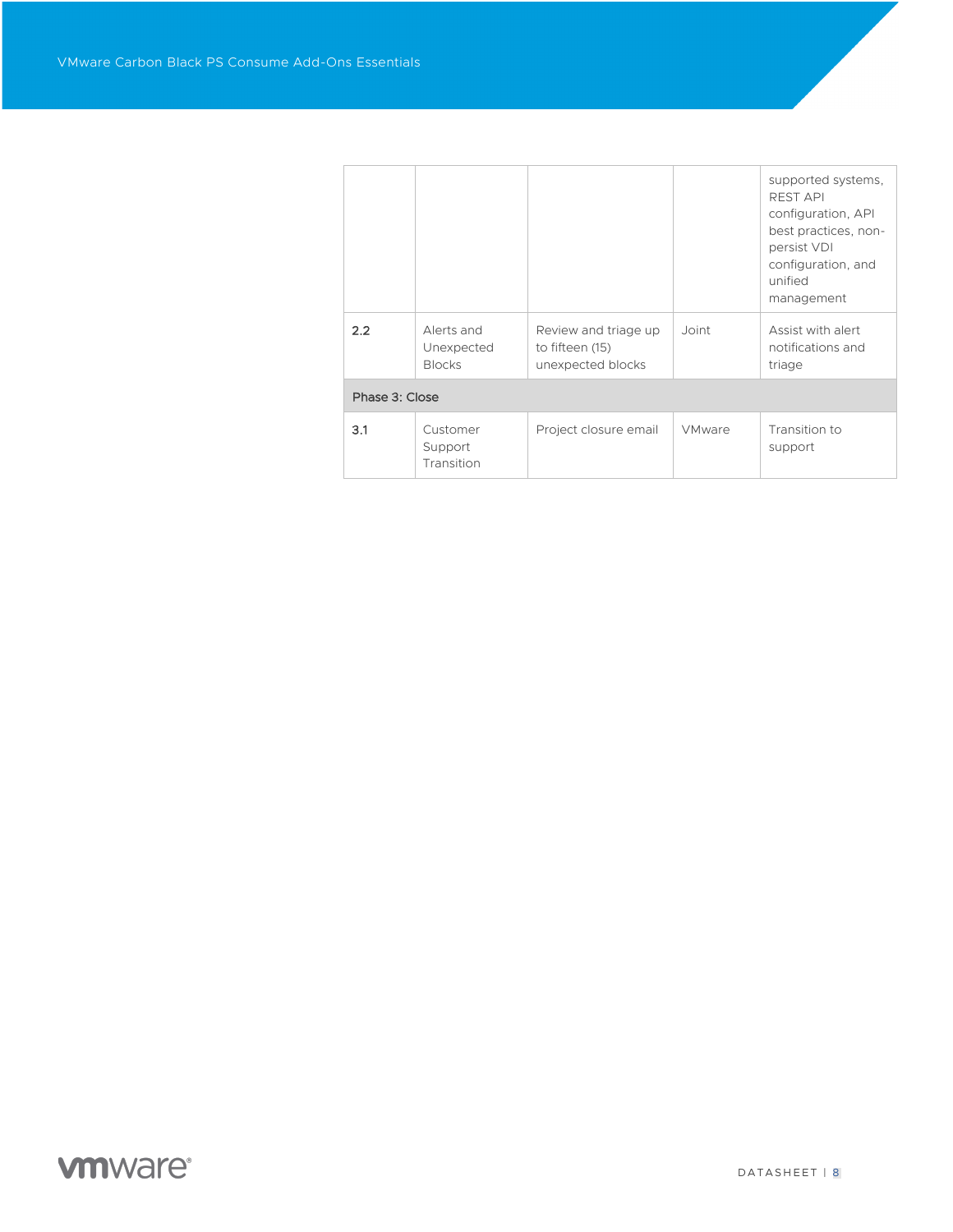# Appendix D - Carbon Black Cloud All Editions Operations Configurations Assistance

### Service Overview

VMware will provide a post-deployment operation configurations and optimization assistance to the Carbon Black Cloud SaaS product. This service assumes a production-level of the Carbon Black Cloud in operation at the customer location.

### **Responsibilities**

All supplier and Customer responsibilities are listed in the Deliverables section. The ownership is defined as follows:

- VMware: VMware is responsible for delivery, with minimal assistance from Customer's project team.
- Joint: VMware and Customer's project team are jointly responsible for delivery.
- CUSTOMER: Customer is responsible for delivery, with minimal assistance from VMware.

| ID            | <b>DESCRIPTION</b>                                                                                      | <b>TOOL/DELIVERABLE</b>  | <b>PRIMARY</b><br><b>OWNER</b> | <b>COMMENTS</b>                                                                                                                                 |
|---------------|---------------------------------------------------------------------------------------------------------|--------------------------|--------------------------------|-------------------------------------------------------------------------------------------------------------------------------------------------|
| PHASE 1: PLAN |                                                                                                         |                          |                                |                                                                                                                                                 |
| 1.1           | Review key<br><b>SUCCeSS</b><br>criteria for<br>Customer's<br>deployment                                | $\overline{\phantom{a}}$ | Joint                          | VMware to<br>document                                                                                                                           |
| 1.2           | Review<br>Datasheet                                                                                     |                          | <b>CUSTOMER</b>                | Understand service<br>assumptions,<br>scope, and<br>completion criteria                                                                         |
| 1.3           | <b>VMware</b><br>Summarizes<br><b>Key Next</b><br>Steps and<br>Requirements<br>for Phase 2<br>(Execute) |                          | VMWare                         | VMware to deliver<br>follow-up<br>documentation<br>confirming<br>deliverables from<br>Phase 1 (Plan) and<br>next steps for<br>Phase 2 (Execute) |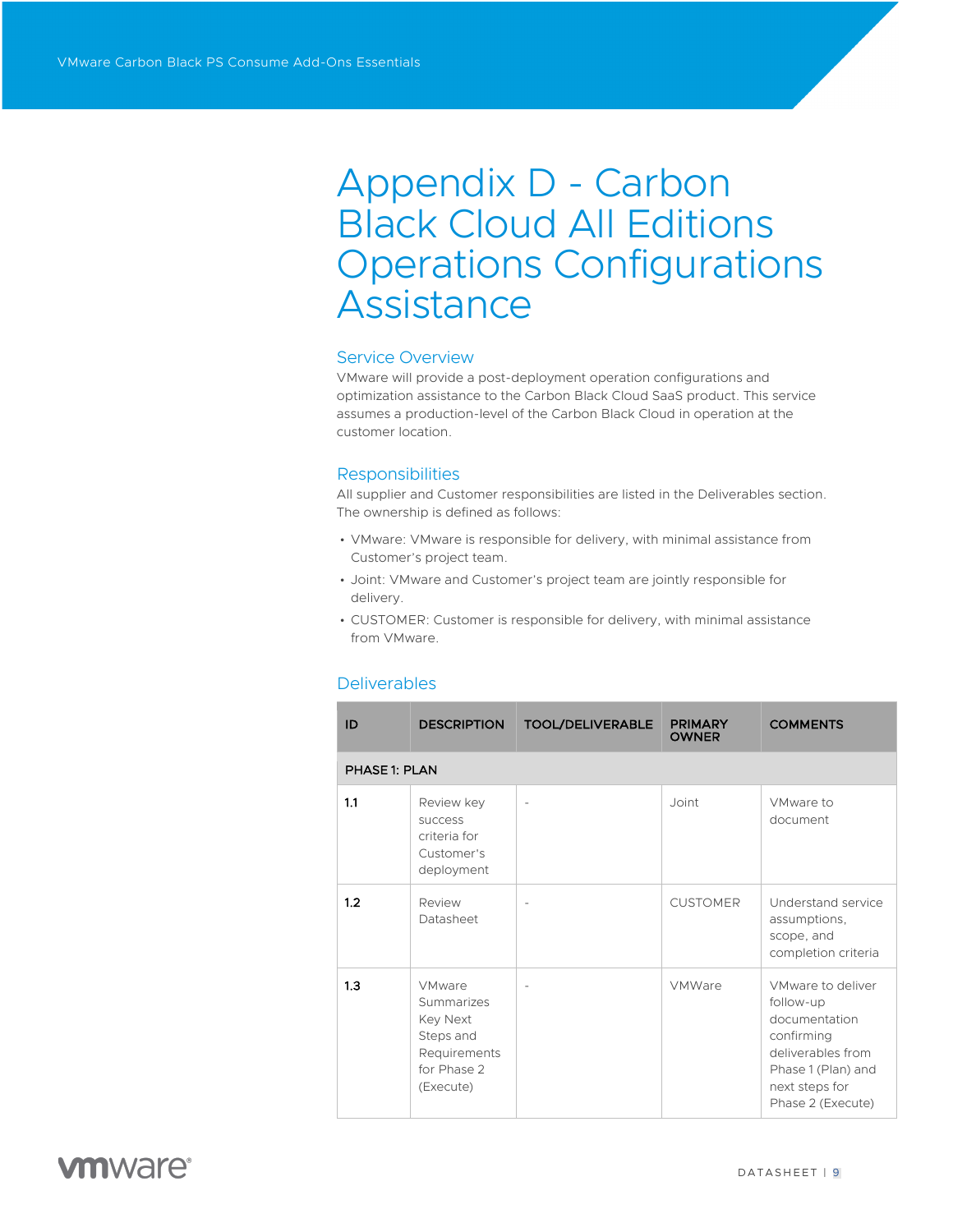|                | <b>PHASE 2: EXECUTE</b>                   |                                                                            |               |                                                                                                                                                                                                                                                                                                                                                                                                                         |
|----------------|-------------------------------------------|----------------------------------------------------------------------------|---------------|-------------------------------------------------------------------------------------------------------------------------------------------------------------------------------------------------------------------------------------------------------------------------------------------------------------------------------------------------------------------------------------------------------------------------|
| 2.1            | Configuration<br>Assistance               | Create up to fifteen<br>(15) policies and/or<br>rules                      | Joint         | Assist analyzing<br>event data, define<br>reputation rules,<br>behavioral rules.<br>and permission<br>rules.<br>Conduct knowledge<br>transfer workshops<br>covering one or<br>more of the<br>following topics:<br>Web UI<br>Walkthrough,<br>Upgrading Sensors,<br>Policies and Rules.<br>Create notifications<br>walkthrough, Threat<br>Hunting workshops,<br>Review vSphere<br>workload<br>vulnerability<br>management |
| 2.2            | Alerts and<br>Unexpected<br><b>Blocks</b> | Review and triage up<br>to fifteen (15) alerts<br>and unexpected<br>blocks | Joint         | Assist with alert<br>notifications and<br>triage                                                                                                                                                                                                                                                                                                                                                                        |
| PHASE 3: CLOSE |                                           |                                                                            |               |                                                                                                                                                                                                                                                                                                                                                                                                                         |
| 3.1            | Customer<br>Support<br>Transition         | Project closure email                                                      | <b>VMware</b> | Transition to<br>support                                                                                                                                                                                                                                                                                                                                                                                                |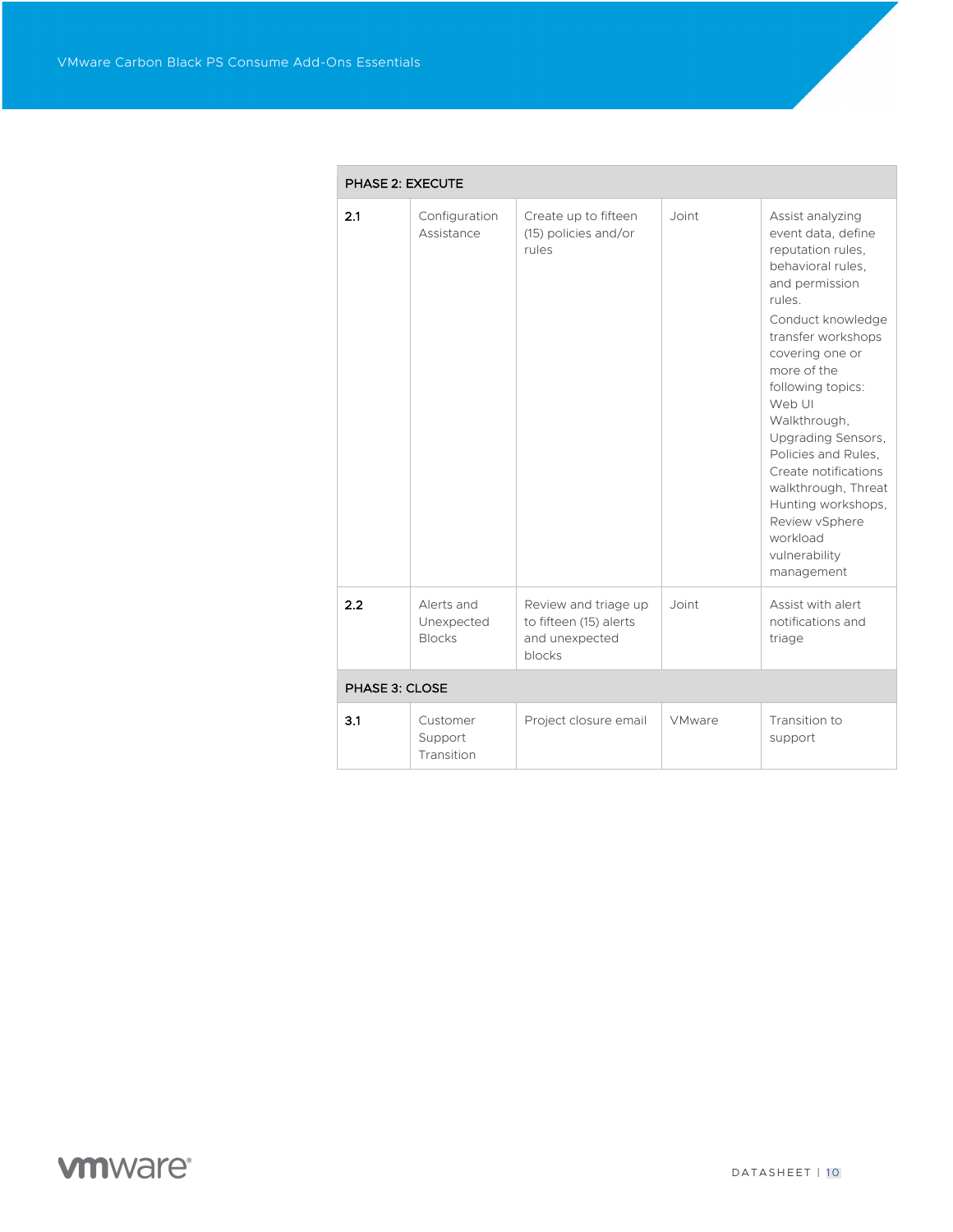# Appendix E - Carbon Black EDR or Hosted EDR Operations Configurations Assistance

### Service Overview

VMware will provide a post-deployment operation configurations and optimization assistance to the Carbon Black Cloud EDR or Hosted EDR product. This service assumes a production-level of the Carbon Black EDR or Hosted EDR in operation at the customer location.

### **Responsibilities**

All supplier and Customer responsibilities are listed in the Deliverables section. The ownership is defined as follows:

- VMware: VMware is responsible for delivery, with minimal assistance from Customer's project team.
- Joint: VMware and Customer's project team are jointly responsible for delivery.
- CUSTOMER: Customer is responsible for delivery, with minimal assistance from VMware.

### **Deliverables**

| ID                   | <b>DESCRIPTION</b>                                                                                      | <b>TOOL/DELIVERABLE</b> | <b>PRIMARY</b><br><b>OWNER</b> | <b>COMMENTS</b>                                                                                                                                 |
|----------------------|---------------------------------------------------------------------------------------------------------|-------------------------|--------------------------------|-------------------------------------------------------------------------------------------------------------------------------------------------|
| <b>PHASE 1: PLAN</b> |                                                                                                         |                         |                                |                                                                                                                                                 |
| 1.1                  | Review key<br>success criteria<br>for Customer's<br>deployment                                          |                         | Joint                          | VMware to<br>document                                                                                                                           |
| 1.2                  | Review<br>Datasheet                                                                                     |                         | <b>CUSTOMER</b>                | Understand service<br>assumptions,<br>scope, and<br>completion criteria                                                                         |
| 1.3                  | <b>VMware</b><br>Summarizes<br><b>Key Next Steps</b><br>and<br>Requirements<br>for Phase 2<br>(Execute) |                         | <b>VMWare</b>                  | VMware to deliver<br>follow-up<br>documentation<br>confirming<br>deliverables from<br>Phase 1 (Plan) and<br>next steps for<br>Phase 2 (Execute) |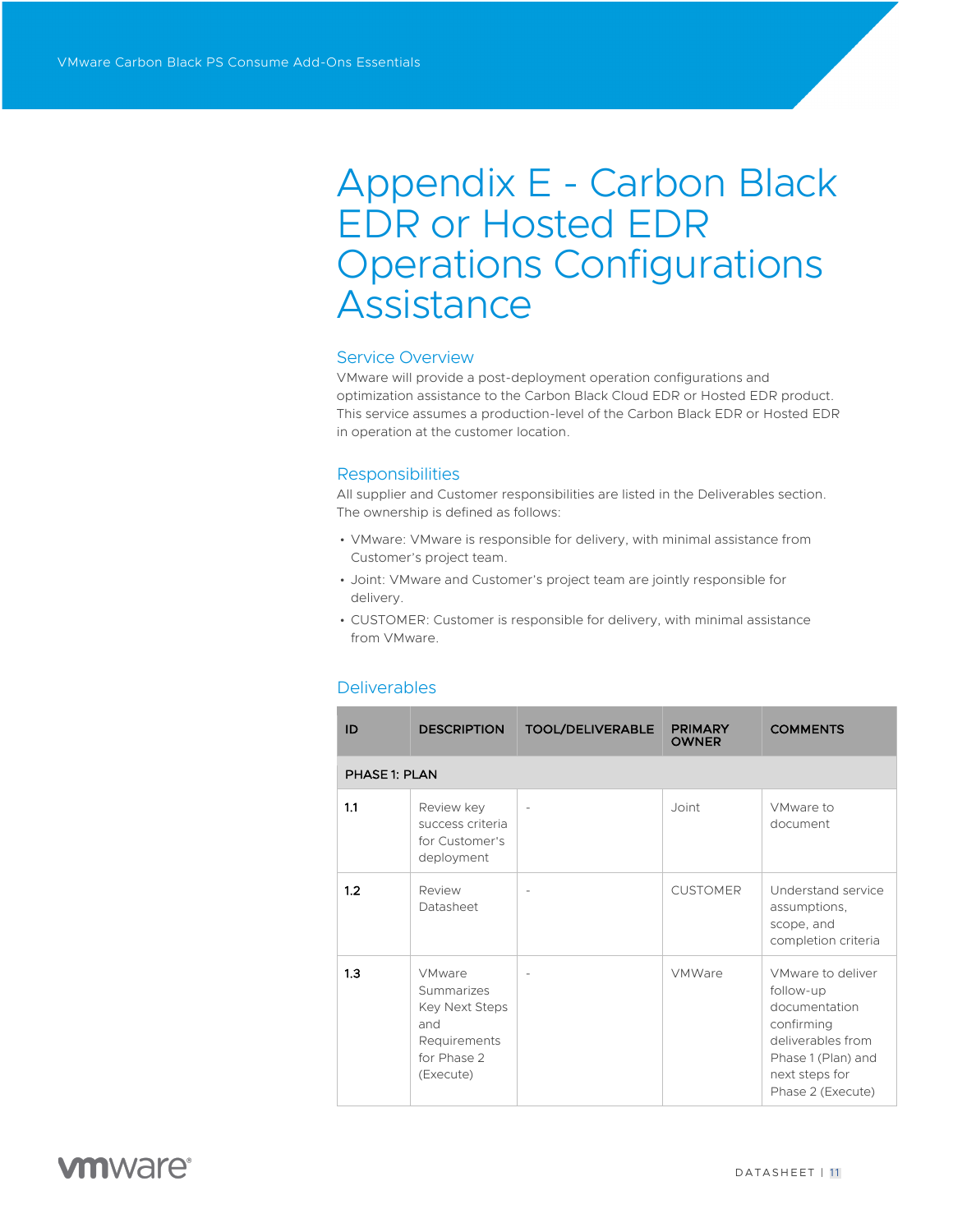| <b>PHASE 2: EXECUTE</b> |                                           |                                                                       |               |                                                                                                                                                     |
|-------------------------|-------------------------------------------|-----------------------------------------------------------------------|---------------|-----------------------------------------------------------------------------------------------------------------------------------------------------|
| 2.1                     | Configuration<br>Assistance               | Create up to fifteen<br>(15) watchlists and/or<br>sensor groups       | Joint         | Conduct knowledge<br>transfer workshops<br>of the following<br>topics: threat<br>hunting, threat<br>intelligence feeds,<br>watchlist tuning,<br>Q&A |
| 2.2                     | Alerts and<br>Unexpected<br><b>Blocks</b> | Review and triage up<br>to fifteen (15) alerts<br>and watchlists hits | Joint         | Assist with alert<br>notifications and<br>triage                                                                                                    |
| PHASE 3: CLOSE          |                                           |                                                                       |               |                                                                                                                                                     |
| 3.1                     | Customer<br>Support<br>Transition         | Project closure email                                                 | <b>VMware</b> | Transition to<br>support                                                                                                                            |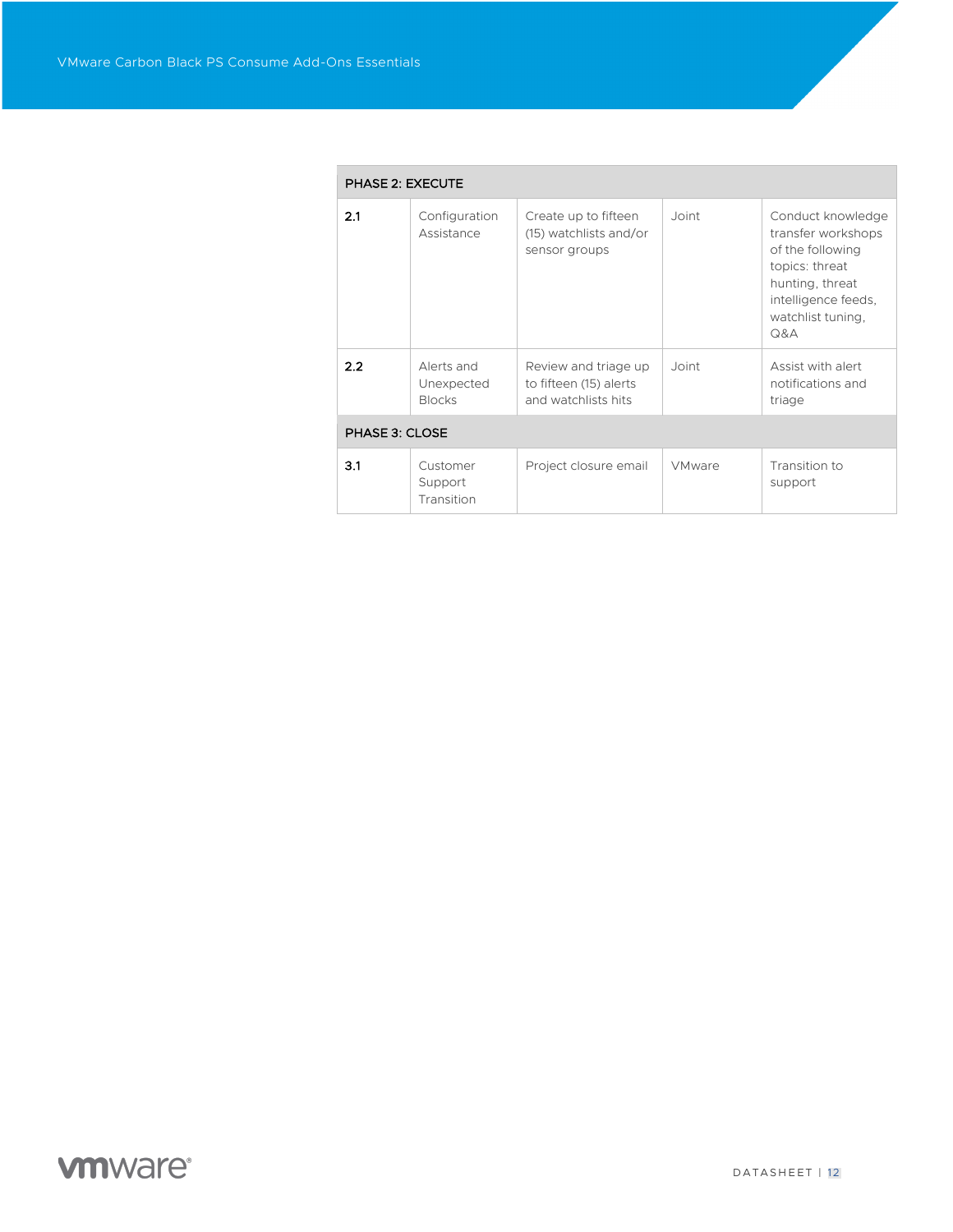# Appendix F - Carbon Black App Control Operations Configurations Assistance

### Service Overview

VMware will provide a post-deployment operation configurations and optimization assistance to the Carbon Black App Control product. This service assumes a production-level of the Carbon Black App Control in operation at the customer location.

### **Responsibilities**

All supplier and Customer responsibilities are listed in the Deliverables section. The ownership is defined as follows:

- VMware: VMware is responsible for delivery, with minimal assistance from Customer's project team.
- Joint: VMware and Customer's project team are jointly responsible for delivery.
- CUSTOMER: Customer is responsible for delivery, with minimal assistance from VMware.

| ID                   | <b>DESCRIPTION</b>                                                                         | <b>TOOL/DELIVERABLE</b> | <b>PRIMARY</b><br><b>OWNER</b> | <b>COMMENTS</b>                                                                                                                                    |
|----------------------|--------------------------------------------------------------------------------------------|-------------------------|--------------------------------|----------------------------------------------------------------------------------------------------------------------------------------------------|
| <b>PHASE 1: PLAN</b> |                                                                                            |                         |                                |                                                                                                                                                    |
| 1.1                  | Review key<br>success criteria<br>for Customer's<br>deployment                             | $\overline{a}$          | Joint                          | VMware to<br>document                                                                                                                              |
| 1.2                  | Review Datasheet                                                                           | ÷,                      | <b>CUSTOMER</b>                | Understand<br>service<br>assumptions,<br>scope, and<br>completion<br>criteria                                                                      |
| 1.3                  | <b>VMware</b><br>Summarizes Key<br>Next Steps and<br>Requirements for<br>Phase 2 (Execute) |                         | <b>VMWare</b>                  | VMware to<br>deliver follow-up<br>documentation<br>confirming<br>deliverables<br>from Phase 1<br>(Plan) and next<br>steps for Phase 2<br>(Execute) |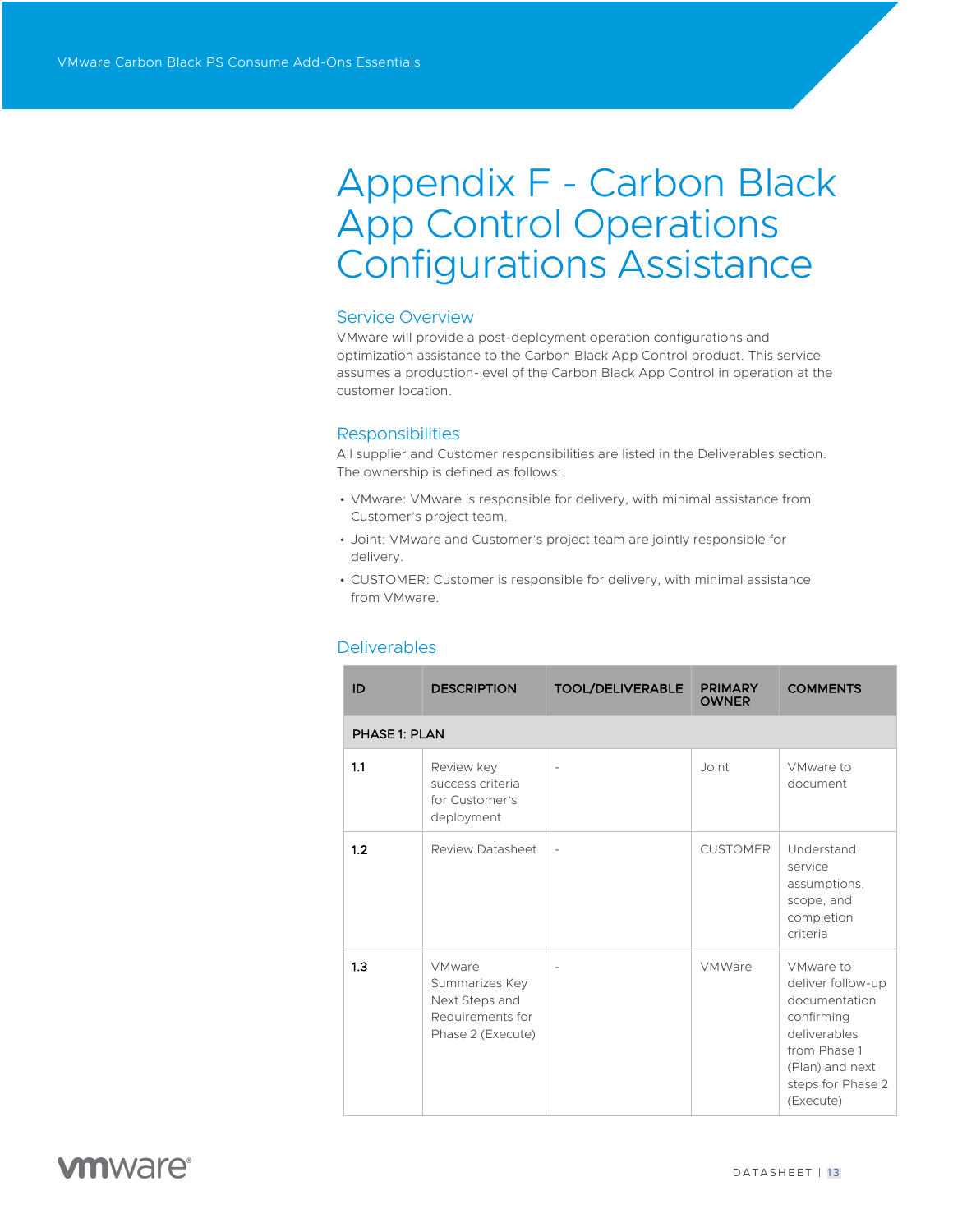|                | <b>PHASE 2: EXECUTE</b>                   |                                                                     |               |                                                                                                                                                                                                                                                                                                                                     |  |
|----------------|-------------------------------------------|---------------------------------------------------------------------|---------------|-------------------------------------------------------------------------------------------------------------------------------------------------------------------------------------------------------------------------------------------------------------------------------------------------------------------------------------|--|
| 2.1            | Configuration<br>Assistance               | Create up to fifteen<br>(15) high enforcement<br>trusted strategies | Joint         | Conduct<br>knowledge<br>transfer<br>workshops of the<br>following topics:<br>upgrading<br>agents, mail<br>configuration,<br>deployment<br>troubleshooting,<br>integrations with<br>supported<br>systems, REST<br>API<br>configuration,<br>API best<br>practices, non-<br>persist VDI<br>configuration,<br>and unified<br>management |  |
| 2.2            | Alerts and<br>Unexpected<br><b>Blocks</b> | Review and triage up<br>to fifteen (15)<br>unexpected blocks        | Joint         | Assist with alert<br>notifications and<br>triage                                                                                                                                                                                                                                                                                    |  |
| PHASE 3: CLOSE |                                           |                                                                     |               |                                                                                                                                                                                                                                                                                                                                     |  |
| 3.1            | Customer<br>Support<br>Transition         | Project closure email                                               | <b>VMware</b> | Transition to<br>support                                                                                                                                                                                                                                                                                                            |  |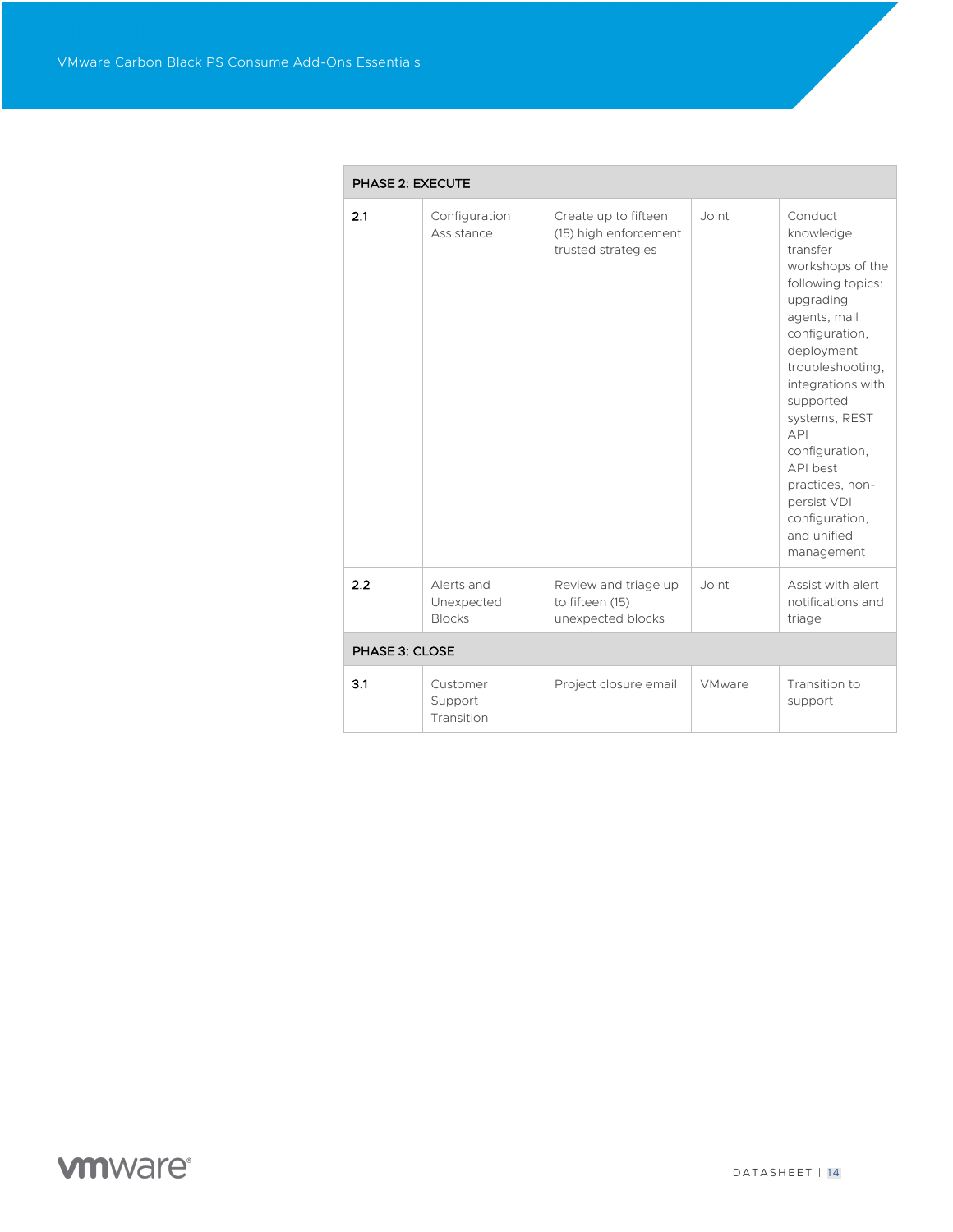# Appendix G - Carbon Black Cloud Health Check

### Service Overview

VMware will provide health check service to the Carbon Black Cloud SaaS product to improve performance and configuration efficiency.

### **Responsibilities**

All supplier and Customer responsibilities are listed in the Deliverables section. The ownership is defined as follows:

- VMware: VMware is responsible for delivery, with minimal assistance from Customer's project team.
- Joint: VMware and Customer's project team are jointly responsible for delivery.
- CUSTOMER: Customer is responsible for delivery, with minimal assistance from VMware.

| ID  | <b>DESCRIPTION</b>          | <b>TOOL/DELIVERABLE</b>                                  | <b>PRIMARY</b><br><b>OWNER</b> | <b>COMMENTS</b>                                                                                 |
|-----|-----------------------------|----------------------------------------------------------|--------------------------------|-------------------------------------------------------------------------------------------------|
|     | <b>PHASE 1: PLAN</b>        |                                                          |                                |                                                                                                 |
| 1.1 | Kick-Off<br>Meeting         | Kick-Off Agenda                                          | Joint                          | Kick-Off meeting to<br>discuss project<br>scope, objectives,<br>impact assessment,<br>and teams |
| 1.2 | Review<br>Datasheet         |                                                          | <b>CUSTOMER</b>                | Understand service<br>assumptions, scope,<br>and completion<br>criteria                         |
|     | <b>PHASE 2: EXECUTE</b>     |                                                          |                                |                                                                                                 |
| 2.1 | Collect Data                | Assessment of up to<br>one (1) administration<br>console | <b>VMware</b>                  |                                                                                                 |
| 2.2 | Offline<br>Analysis         | ÷                                                        | <b>VMware</b>                  |                                                                                                 |
| 2.3 | Present<br>Findings         | <b>Health Check Results</b><br>Report                    | VMware                         | Meeting to review<br>health check results                                                       |
| 2.4 | Configuration<br>Assistance | Knowledge transfer                                       | Joint                          | Conduct knowledge<br>transfer workshops of<br>the following topics:                             |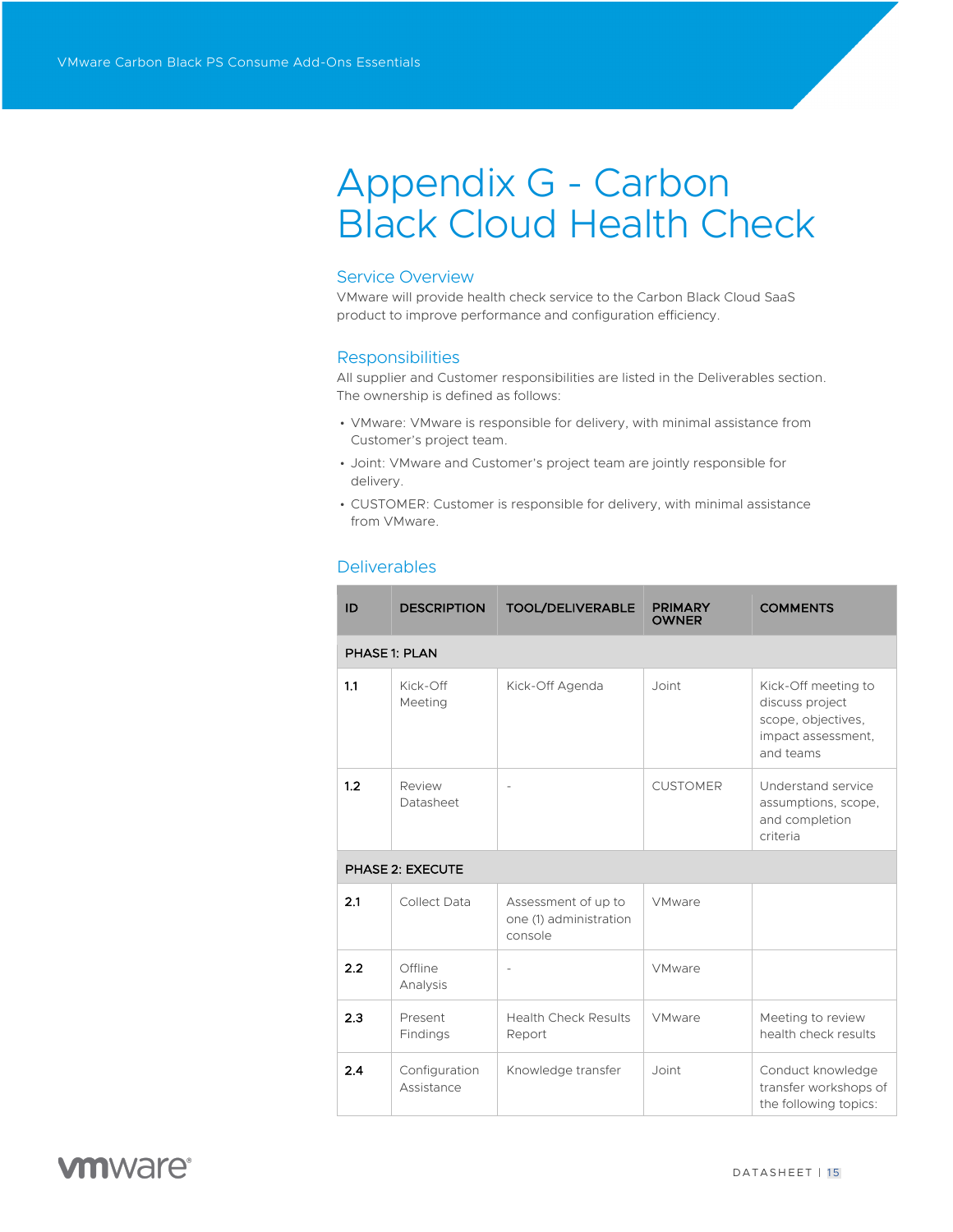|     |                                   |                       |               | upgrading agents,<br>assist analyzing<br>endpoint event data,<br>define reputation<br>rules, behavioral<br>rules, and permission<br>rules |  |  |  |
|-----|-----------------------------------|-----------------------|---------------|-------------------------------------------------------------------------------------------------------------------------------------------|--|--|--|
|     | PHASE 3: CLOSE                    |                       |               |                                                                                                                                           |  |  |  |
| 3.1 | Customer<br>Support<br>Transition | Project closure email | <b>VMware</b> | Transition to support                                                                                                                     |  |  |  |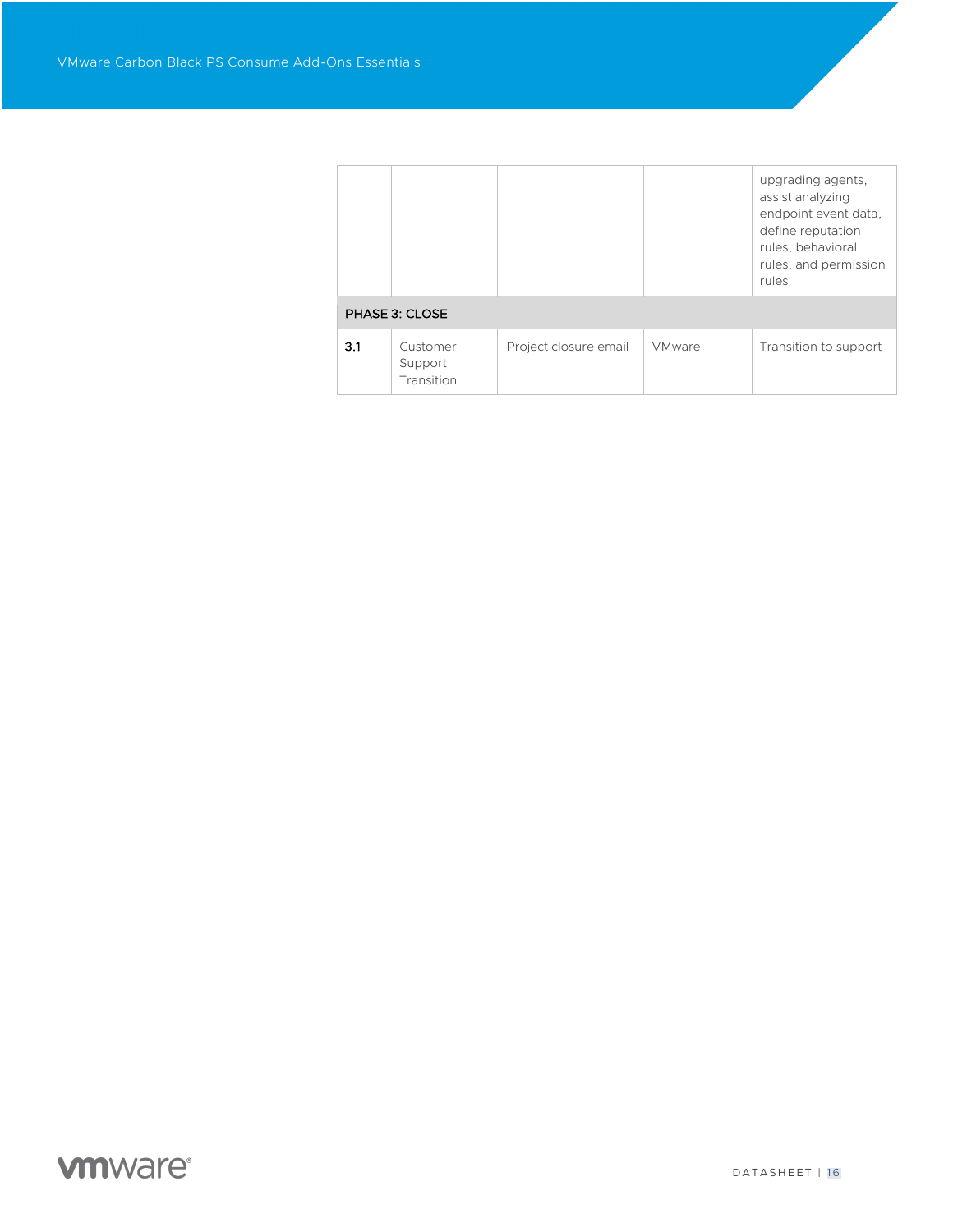# Appendix H - Carbon Black EDR Health Check and Upgrade

### Service Overview

VMware will provide health check and software upgrade service to the Carbon Black EDR product to improve performance and configuration efficiency, and to take advantage of the latest product features and improvements.

### **Responsibilities**

All supplier and Customer responsibilities are listed in the Deliverables section. The ownership is defined as follows:

- VMware: VMware is responsible for delivery, with minimal assistance from Customer's project team.
- Joint: VMware and Customer's project team are jointly responsible for delivery.
- CUSTOMER: Customer is responsible for delivery, with minimal assistance from VMware.

### Deliverables

| ID               | <b>DESCRIPTION</b>  | <b>TOOL/DELIVERABLE</b>                                  | <b>PRIMARY</b><br><b>OWNER</b> | <b>COMMENTS</b>                                                                                 |
|------------------|---------------------|----------------------------------------------------------|--------------------------------|-------------------------------------------------------------------------------------------------|
| Phase 1: Plan    |                     |                                                          |                                |                                                                                                 |
| 1.1              | Kick-Off<br>Meeting | Kick-Off Agenda                                          | Joint                          | Kick-Off meeting to<br>discuss project<br>scope, objectives,<br>impact assessment,<br>and teams |
| 1.2              | Review<br>Datasheet | $\overline{\phantom{a}}$                                 | <b>CUSTOMER</b>                | Understand service<br>assumptions, scope,<br>and completion<br>criteria                         |
| Phase 2: Execute |                     |                                                          |                                |                                                                                                 |
| 2.1              | Collect Data        | Assessment of up to<br>one (1) administration<br>console | <b>VMware</b>                  |                                                                                                 |
| 2.2              | Offline<br>Analysis | ٠                                                        | <b>VMware</b>                  |                                                                                                 |
| 2.3              | Present<br>Findings | Health check results<br>report                           | <b>VMware</b>                  | Meeting to review<br>health check results                                                       |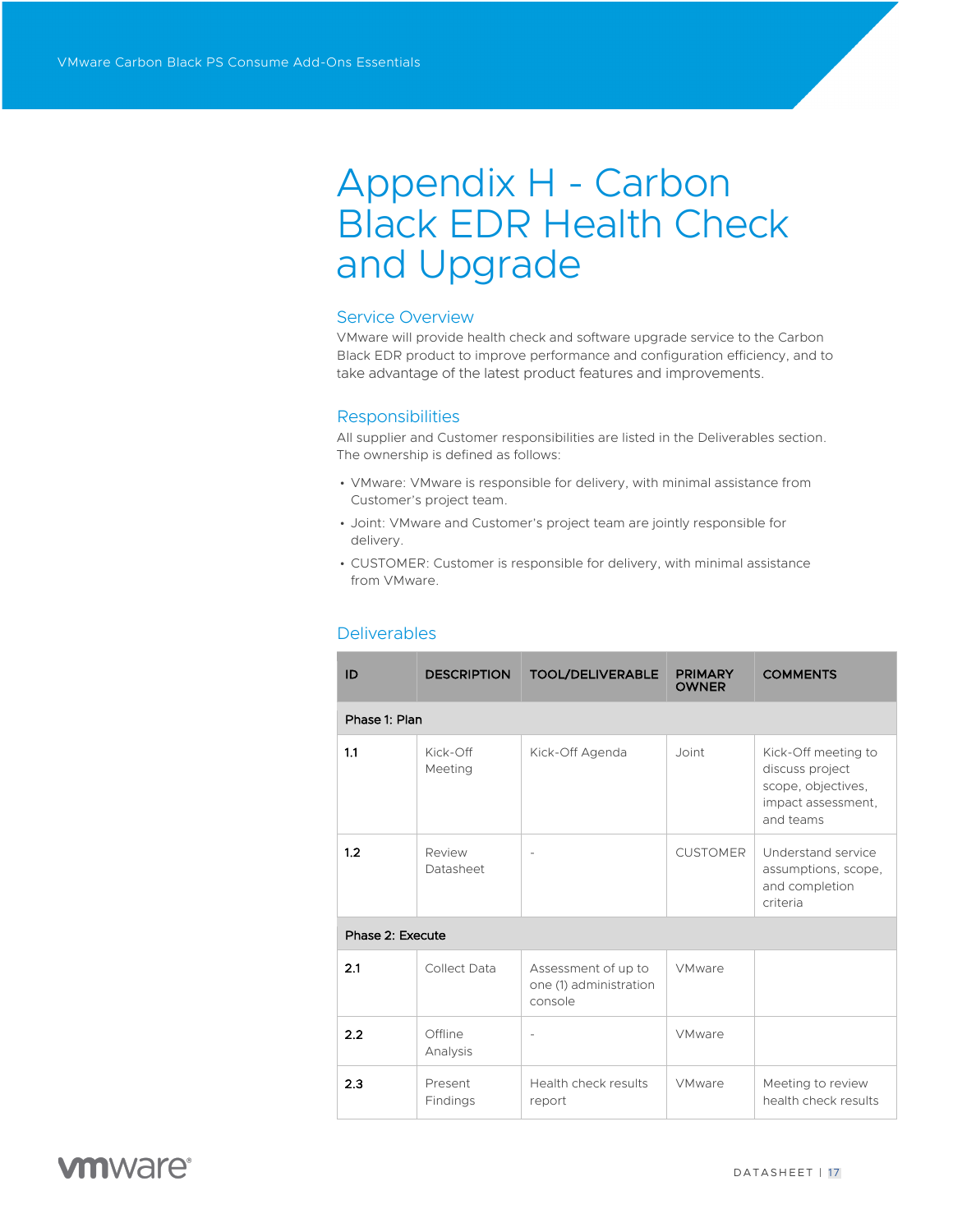| 2.4            | Upgrade<br>Server                 | Upgrade up to one (1)<br>server | Joint         | Assistance with<br>upgrading VMware<br>Carbon Black EDR<br>server                                                                      |  |  |  |
|----------------|-----------------------------------|---------------------------------|---------------|----------------------------------------------------------------------------------------------------------------------------------------|--|--|--|
| 2.5            | Configuration<br>Assistance       | Knowledge transfer              | Joint         | Conduct knowledge<br>transfer workshops<br>of the following<br>topics: upgrading<br>sensors, watchlists,<br>and threat<br>intelligence |  |  |  |
| Phase 3: Close |                                   |                                 |               |                                                                                                                                        |  |  |  |
| 3.1            | Customer<br>Support<br>Transition | Project closure email           | <b>VMware</b> | Transition to support                                                                                                                  |  |  |  |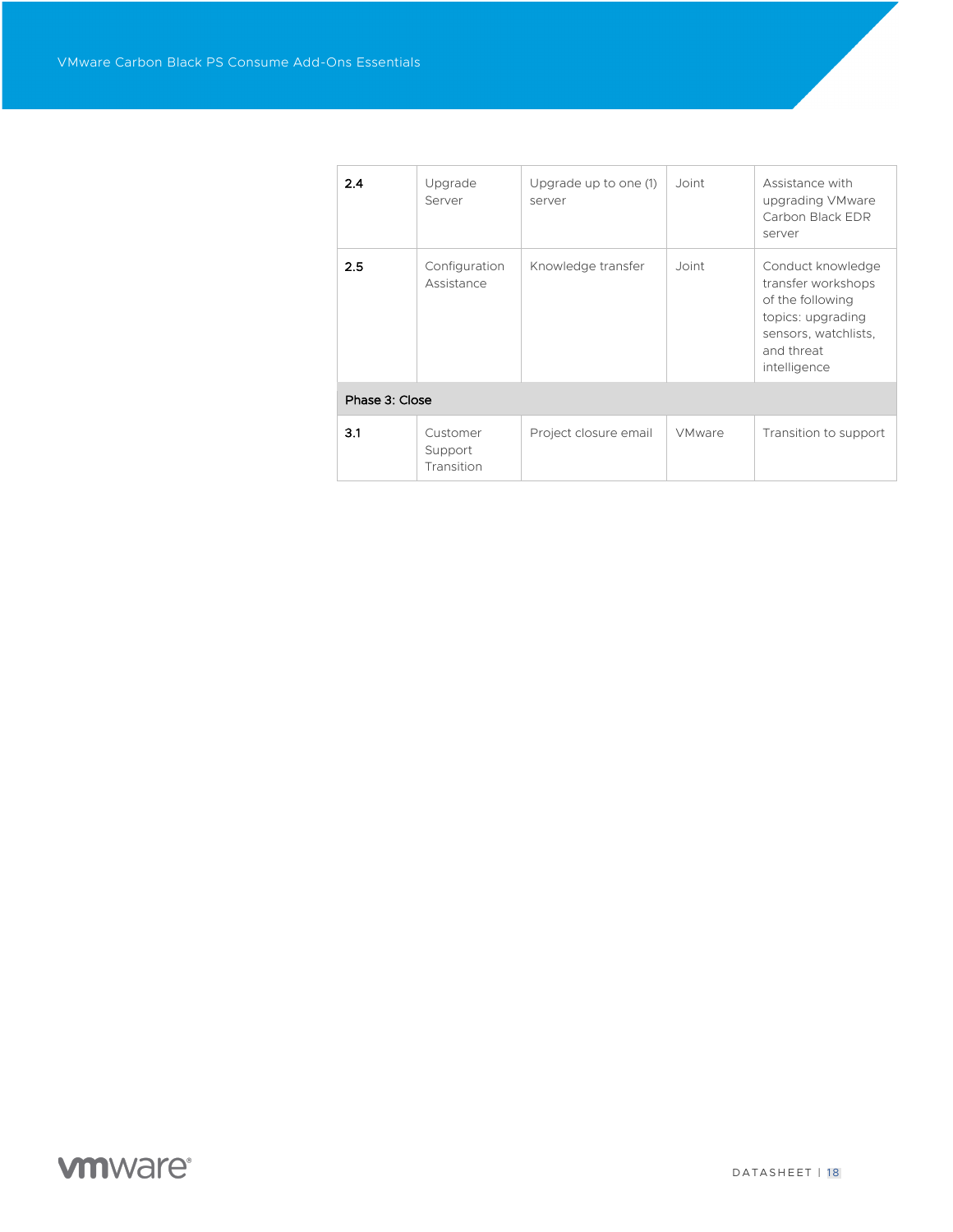# Appendix I - Carbon Black App Control Health Check and Upgrade

### Service Overview

VMware will provide health check and software upgrade service to the Carbon Black App Control product to improve performance and configuration efficiency, and to take advantage of the latest product features and improvements

### **Responsibilities**

All supplier and Customer responsibilities are listed in the Deliverables section. The ownership is defined as follows:

- VMware: VMware is responsible for delivery, with minimal assistance from Customer's project team.
- Joint: VMware and Customer's project team are jointly responsible for delivery.
- CUSTOMER: Customer is responsible for delivery, with minimal assistance from VMware.

| ID                      | <b>DESCRIPTION</b>      | <b>TOOL/DELIVERABLE</b>  | <b>PRIMARY</b><br><b>OWNER</b> | <b>COMMENTS</b>                                                                                    |  |  |
|-------------------------|-------------------------|--------------------------|--------------------------------|----------------------------------------------------------------------------------------------------|--|--|
| <b>PHASE 1: PLAN</b>    |                         |                          |                                |                                                                                                    |  |  |
| 1.1                     | Kick-Off Meeting        | Kick-Off Agenda          | Joint                          | Kick-Off meeting<br>to discuss project<br>scope, objectives,<br>impact<br>assessment, and<br>teams |  |  |
| 1.2                     | Review Datasheet        | $\overline{\phantom{a}}$ | <b>CUSTOMER</b>                | Understand<br>service<br>assumptions,<br>scope, and<br>completion criteria                         |  |  |
| <b>PHASE 2: EXECUTE</b> |                         |                          |                                |                                                                                                    |  |  |
| 2.1                     | Collect Data            | Health check scripts     | <b>CUSTOMER</b>                | Customer to send<br>script results                                                                 |  |  |
| 2.2                     | <b>Offline Analysis</b> |                          | <b>VMware</b>                  |                                                                                                    |  |  |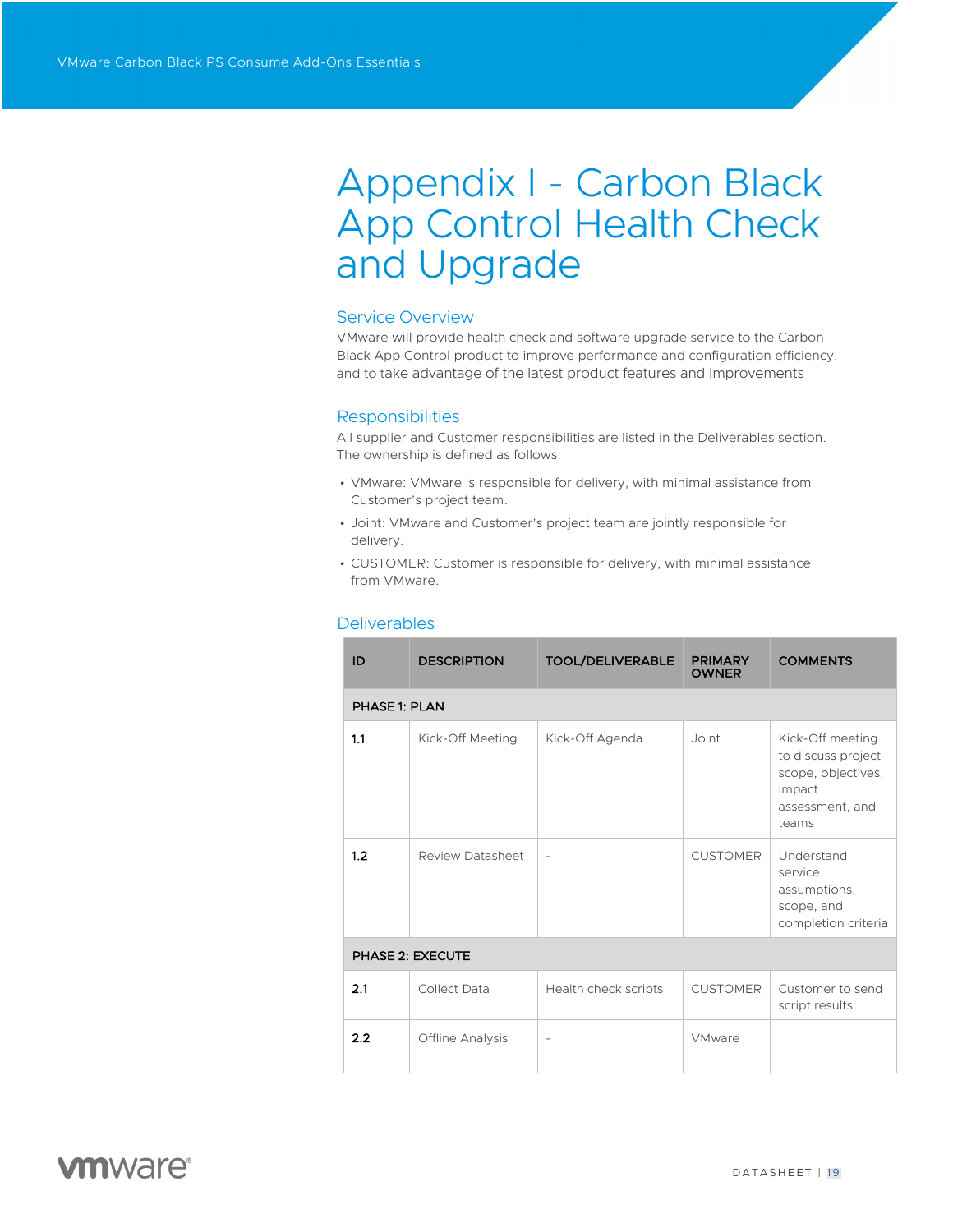| 2.3            | <b>Present Findings</b>        | Health check results<br>report                     | <b>VMware</b> | Meeting to review<br>health check<br>results                                                                               |  |  |
|----------------|--------------------------------|----------------------------------------------------|---------------|----------------------------------------------------------------------------------------------------------------------------|--|--|
| 2.4            | Upgrade Server                 | Upgrade up to one (1)<br>administration<br>console | Joint         | Assistance with<br>upgrading<br><b>VMware Carbon</b><br><b>Black App Control</b><br>instance                               |  |  |
| 2.5            | Configuration<br>Assistance    | Knowledge transfer                                 | Joint         | Conduct<br>knowledge<br>transfer<br>workshops of the<br>following topics:<br>upgrading agents<br>and rule<br>configuration |  |  |
| PHASE 3: CLOSE |                                |                                                    |               |                                                                                                                            |  |  |
| 3.1            | Customer Support<br>Transition | Project closure email                              | <b>VMware</b> | Transition to<br>support                                                                                                   |  |  |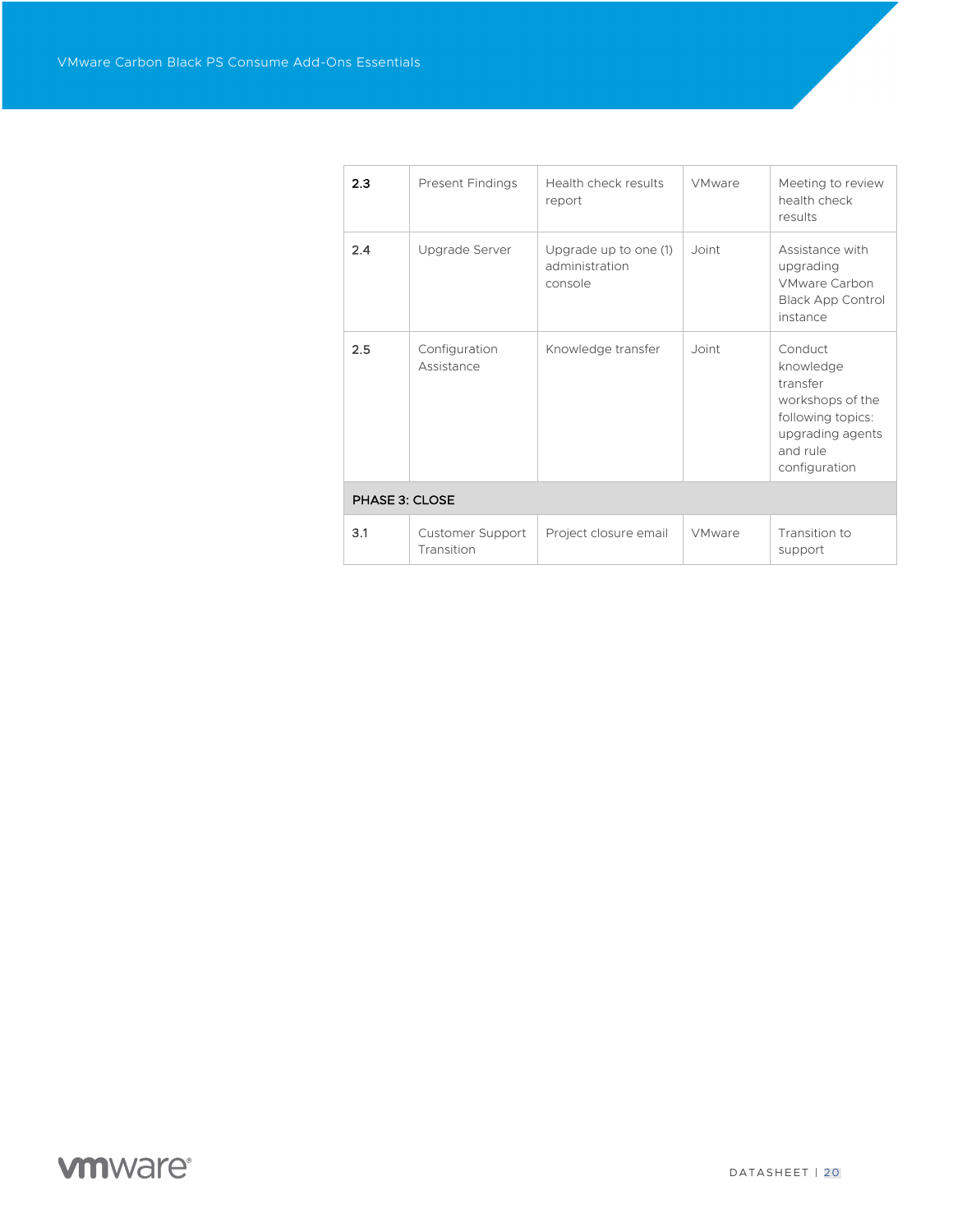# Appendix J - Carbon Black EDR to Carbon Black Cloud Enterprise EDR Migration

### Service Overview

VMware will provide migration assistance from one (1) instance of a Carbon Black EDR on prem implementation to one (1) instance of a Carbon Black Cloud Enterprise EDR.

### **Responsibilities**

All supplier and Customer responsibilities are listed in the Deliverables section. The ownership is defined as follows:

- VMware: VMware is responsible for delivery, with minimal assistance from Customer's project team.
- Joint: VMware and Customer's project team are jointly responsible for delivery.
- CUSTOMER: Customer is responsible for delivery, with minimal assistance from VMware.

| ID            | <b>DESCRIPTION</b>                           | <b>TOOL/DELIVERABLE</b>                                    | <b>PRIMARY</b><br><b>OWNER</b> | <b>COMMENTS</b>                                                                                |
|---------------|----------------------------------------------|------------------------------------------------------------|--------------------------------|------------------------------------------------------------------------------------------------|
| Phase 1: Plan |                                              |                                                            |                                |                                                                                                |
| 1.1           | Kick-Off<br>Meeting                          | Solution Overview<br>presentation                          | Joint                          | Initial meeting to<br>discuss project<br>scope, objectives,<br>impact assessment,<br>and teams |
| 1.2           | Review<br>Datasheet                          |                                                            | <b>CUSTOMER</b>                | Understand service<br>assumptions,<br>scope, and<br>completion criteria                        |
| 1.3           | Publish Pre-<br>Installation<br>Requirements | Operating<br>Environment<br>Requirements (OER)<br>document | VMWare                         | Minimum system<br>requirements                                                                 |
| 1.4           | Review<br>Change<br>Management<br>Strategy   |                                                            | <b>CUSTOMER</b>                | Customer<br>determines a<br>change<br>management                                               |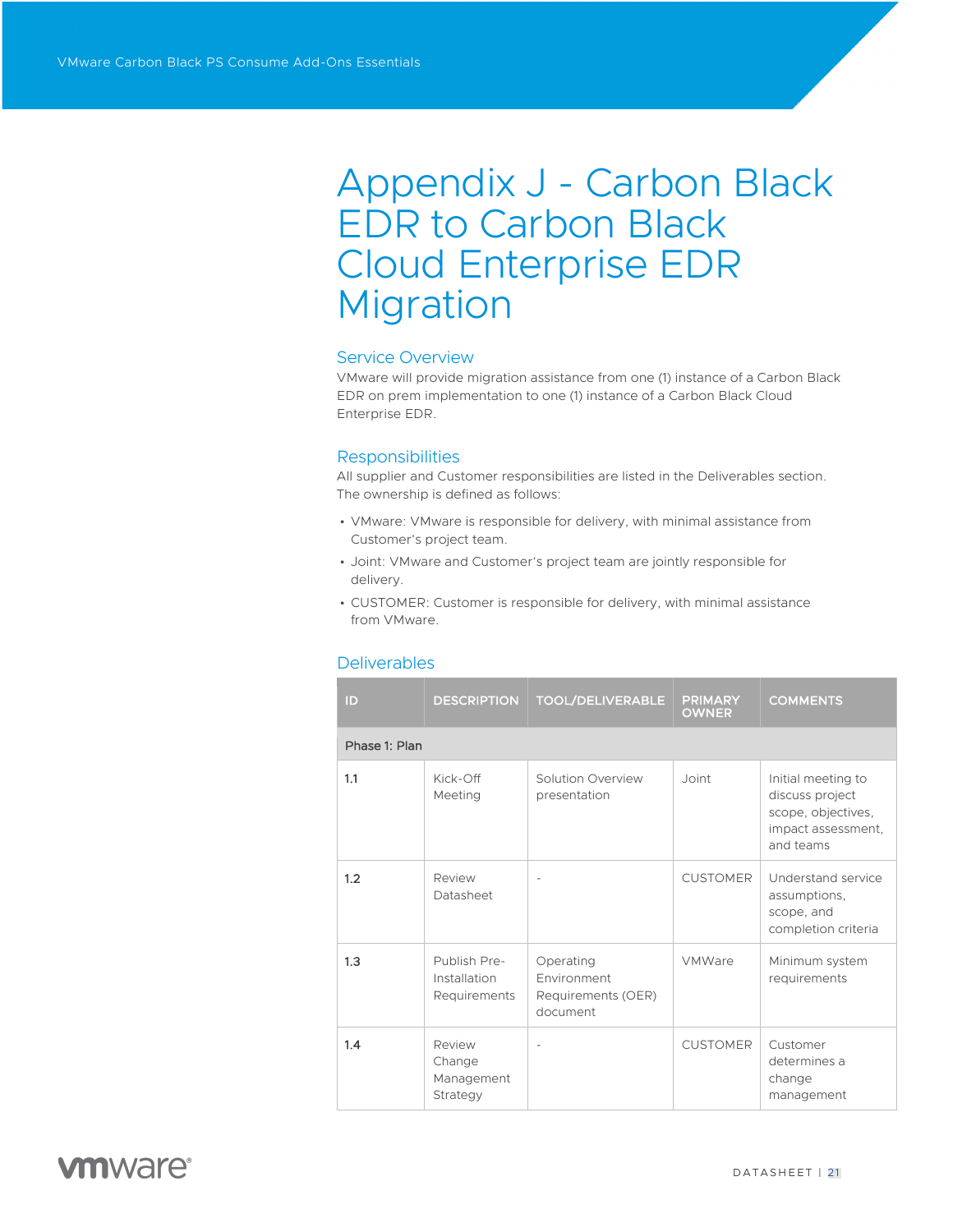|                  |                                     |                                                                      |                 | process for sensor<br>testing and<br>installation                                                                                                            |
|------------------|-------------------------------------|----------------------------------------------------------------------|-----------------|--------------------------------------------------------------------------------------------------------------------------------------------------------------|
| Phase 2: Execute |                                     |                                                                      |                 |                                                                                                                                                              |
| 2.1              | Pilot<br>Deployment                 | Deploy up to (5)<br>Carbon Black Cloud<br>agents                     | <b>CUSTOMER</b> | Assist in the<br>migration of the<br>solution from the<br>current to the<br>desired state<br>according to the<br>objectives,<br>constraints, and<br>policies |
| 2.2              | Configuration<br>Assistance         | Create up to fifteen<br>(15) policies, rules<br>and/or watchlists    | Joint           | WebUI<br>walkthrough, API<br>basics, alert tuning<br>and triage,<br>integrate supported<br>3rd party threat<br>intel, Q&A                                    |
| 2.3              | Production<br>Deployment            | Deploy remaining<br>Carbon Black Cloud<br>agents                     | <b>CUSTOMER</b> | Customer deploys<br>solution to<br>production<br>endpoints                                                                                                   |
| 2.4              | Alerts and<br><b>Watchlist Hits</b> | Review and triage up<br>to fifteen (15) alerts<br>and watchlist hits | Joint           | Assist with alert<br>notifications and<br>triage                                                                                                             |
| Phase 3: Close   |                                     |                                                                      |                 |                                                                                                                                                              |
| 3.1              | Customer<br>Support<br>Transition   | Project closure email                                                | <b>VMware</b>   | Transition to<br>support                                                                                                                                     |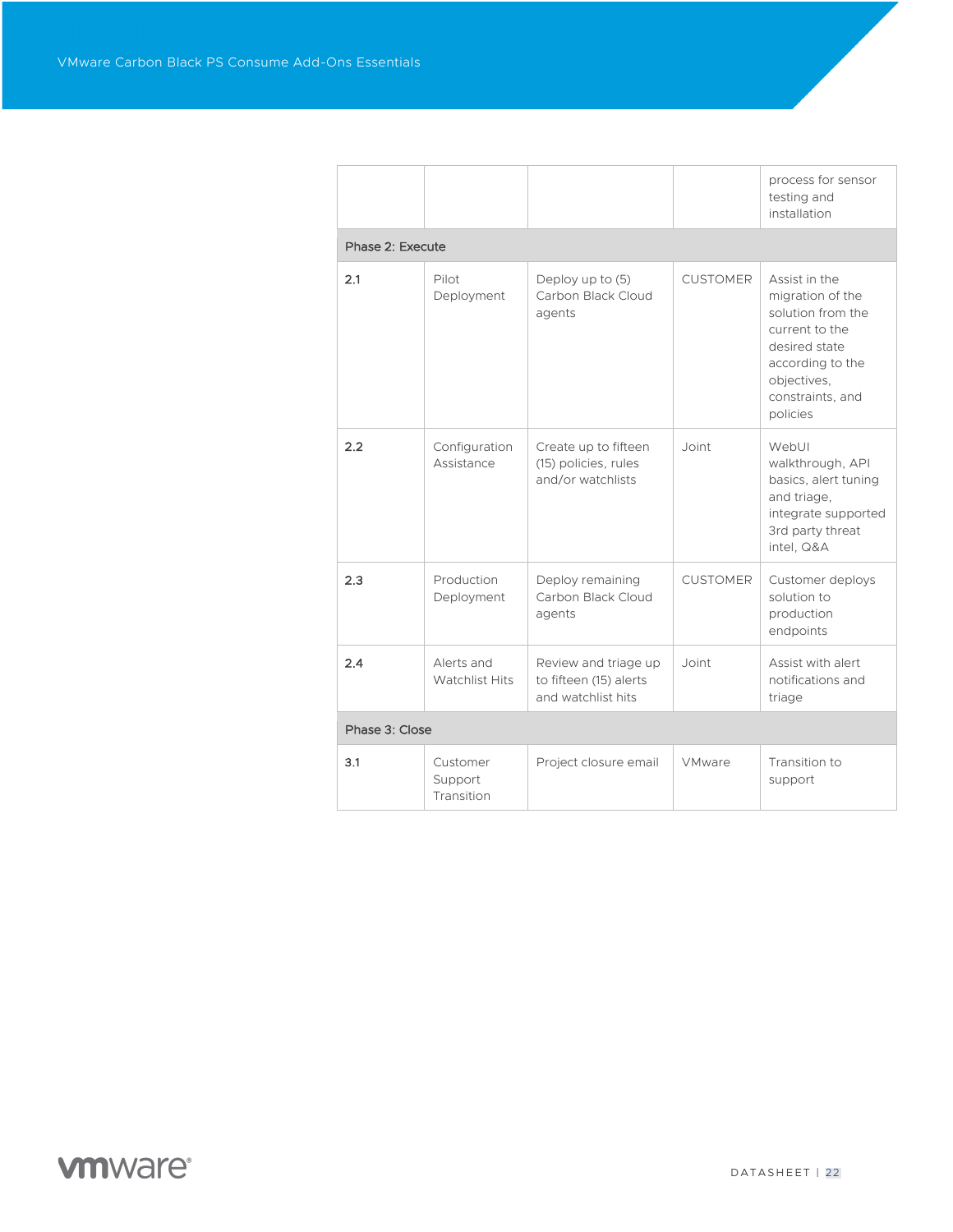# Appendix K - Carbon Black EDR to Carbon Black Hosted EDR Migration

### Service Overview

VMware will provide migration assistance from one (1) instance of a Carbon Black EDR on prem implementation to one (1) instance of a Carbon Black Cloud Hosted EDR.

The Package expects the following:

- The purchase of VMware Carbon Black Hosted EDR licenses to replace the existing VMware Carbon Black EDR licenses
- At least one (1) member of the Customer team has completed VMware Carbon Black Hosted EDR administrator training course

#### **Responsibilities**

All supplier and Customer responsibilities are listed in the Deliverables section. The ownership is defined as follows:

- VMware: VMware is responsible for delivery, with minimal assistance from Customer's project team.
- Joint: VMware and Customer's project team are jointly responsible for delivery.
- CUSTOMER: Customer is responsible for delivery, with minimal assistance from VMware.

| ID  | <b>DESCRIPTION</b>                                  | <b>TOOL/DELIVERABLE</b>                                    | <b>PRIMARY</b><br><b>OWNER</b> | <b>COMMENTS</b>                                                                             |  |  |  |  |
|-----|-----------------------------------------------------|------------------------------------------------------------|--------------------------------|---------------------------------------------------------------------------------------------|--|--|--|--|
|     | Phase 1: Plan                                       |                                                            |                                |                                                                                             |  |  |  |  |
| 1.1 | Kick-Off<br>Meeting                                 | Solution Overview<br>presentation                          | Joint                          | Initial meeting to discuss<br>project scope,<br>objectives, impact<br>assessment, and teams |  |  |  |  |
| 1.2 | Review<br>Datasheet                                 |                                                            | <b>CUSTOMER</b>                | Understand service<br>assumptions, scope,<br>and completion criteria                        |  |  |  |  |
| 1.3 | Publish Pre-<br>Installation<br><b>Requirements</b> | Operating<br>Environment<br>Requirements (OER)<br>document | <b>VMWare</b>                  | Minimum system<br>requirements                                                              |  |  |  |  |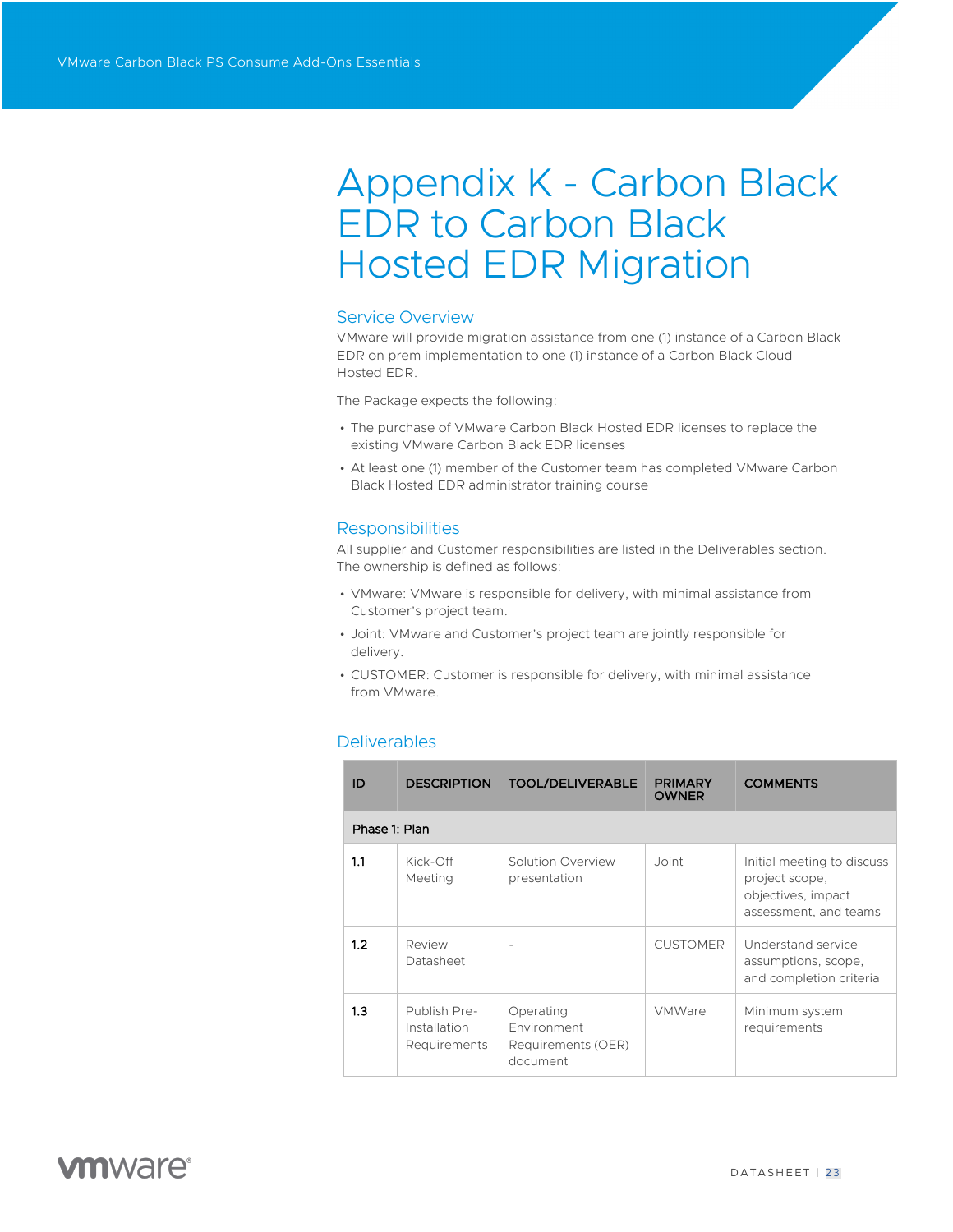| 1.4            | Review<br>Change<br>Management<br>Strategy |                                                                      | <b>CUSTOMER</b> | Customer determines a<br>change management<br>process for sensor<br>testing and installation                                                        |  |  |  |  |
|----------------|--------------------------------------------|----------------------------------------------------------------------|-----------------|-----------------------------------------------------------------------------------------------------------------------------------------------------|--|--|--|--|
|                | Phase 2: Execute                           |                                                                      |                 |                                                                                                                                                     |  |  |  |  |
| 2.1            | Pilot<br>Deployment                        | Deploy up to (5)<br>sensors                                          | <b>CUSTOMER</b> | Assist in the migration<br>of the solution from the<br>current to the desired<br>state according to the<br>objectives, constraints,<br>and policies |  |  |  |  |
| 2.2            | Configuration<br>Assistance                | Create up to fifteen<br>(15) policies, rules<br>and/or watchlists    | Joint           | WebUI walkthrough.<br>API basics, alert tuning<br>and triage, integrate<br>supported 3rd party<br>threat intel, Q&A                                 |  |  |  |  |
| 2.3            | Production<br>Deployment                   | Deploy remaining<br>sensors                                          | <b>CUSTOMER</b> | Customer deploys<br>solution to production<br>endpoints                                                                                             |  |  |  |  |
| 2.4            | Alerts and<br><b>Watchlist Hits</b>        | Review and triage up<br>to fifteen (15) alerts<br>and watchlist hits | Joint           | Assist with alert<br>notifications and triage                                                                                                       |  |  |  |  |
| Phase 3: Close |                                            |                                                                      |                 |                                                                                                                                                     |  |  |  |  |
| 3.1            | Customer<br>Support<br>Transition          | Project closure email                                                | VMware          | Transition to support                                                                                                                               |  |  |  |  |